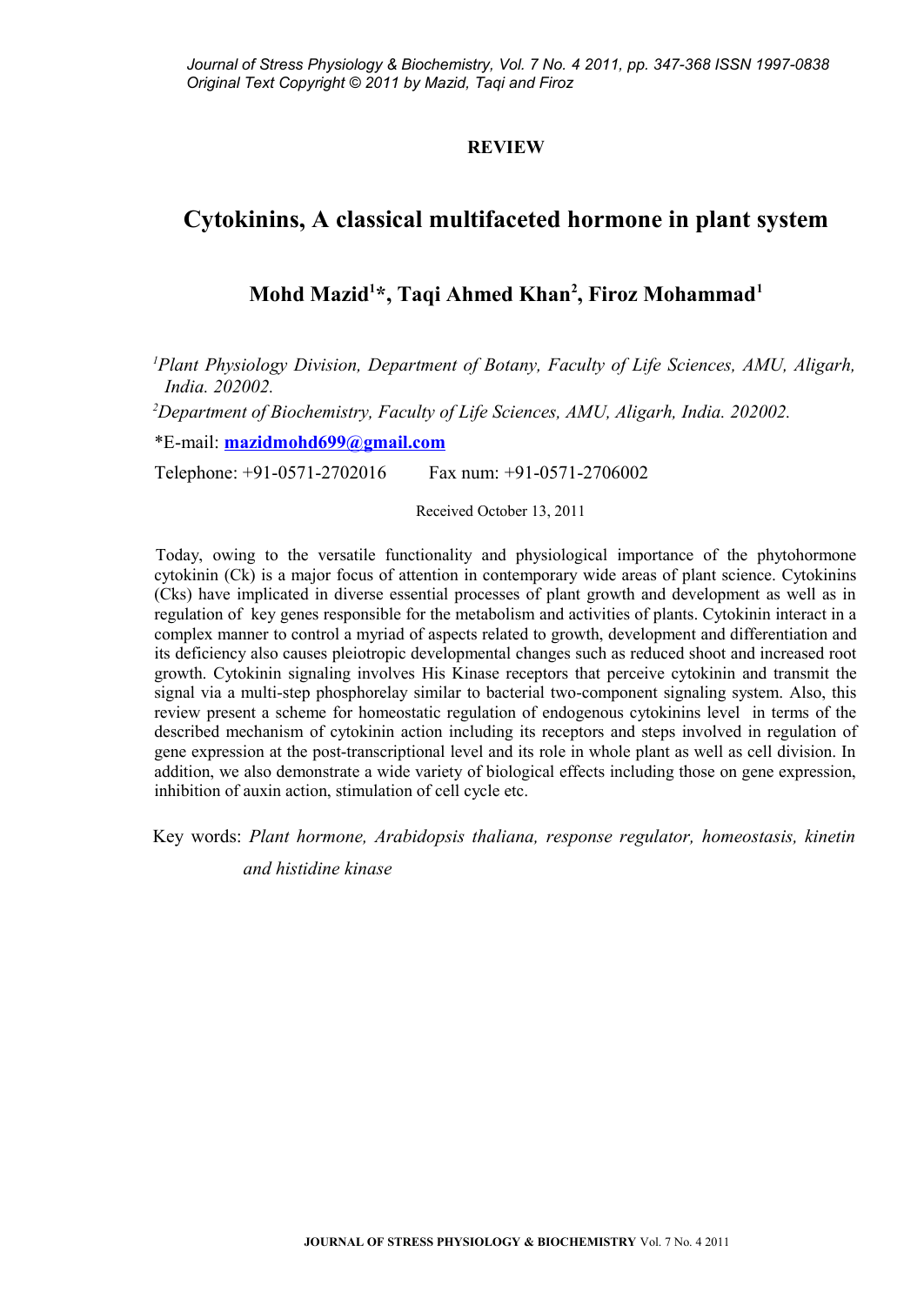### **REVIEW**

### **Cytokinins, A classical multifaceted hormone in plant system**

### **Mohd Mazid<sup>1</sup> \*, Taqi Ahmed Khan<sup>2</sup> , Firoz Mohammad<sup>1</sup>**

*<sup>1</sup>Plant Physiology Division, Department of Botany, Faculty of Life Sciences, AMU, Aligarh, India. 202002.* 

*<sup>2</sup>Department of Biochemistry, Faculty of Life Sciences, AMU, Aligarh, India. 202002.*

\*E-mail: **[mazidmohd699@gmail.com](mailto:mazidmohd699@gmail.com)**

Telephone: +91-0571-2702016 Fax num: +91-0571-2706002

Received October 13, 2011

Today, owing to the versatile functionality and physiological importance of the phytohormone cytokinin (Ck) is a major focus of attention in contemporary wide areas of plant science. Cytokinins (Cks) have implicated in diverse essential processes of plant growth and development as well as in regulation of key genes responsible for the metabolism and activities of plants. Cytokinin interact in a complex manner to control a myriad of aspects related to growth, development and differentiation and its deficiency also causes pleiotropic developmental changes such as reduced shoot and increased root growth. Cytokinin signaling involves His Kinase receptors that perceive cytokinin and transmit the signal via a multi-step phosphorelay similar to bacterial two-component signaling system. Also, this review present a scheme for homeostatic regulation of endogenous cytokinins level in terms of the described mechanism of cytokinin action including its receptors and steps involved in regulation of gene expression at the post-transcriptional level and its role in whole plant as well as cell division. In addition, we also demonstrate a wide variety of biological effects including those on gene expression, inhibition of auxin action, stimulation of cell cycle etc.

Key words: *Plant hormone, Arabidopsis thaliana, response regulator, homeostasis, kinetin and histidine kinase*

The Cks were discovered in the course of studies aimed at identifying factors that stimulate plant cells to divide (i.e. undergo cytokinesis). Since their discovery, Cks have been shown to have effects on many other physiological and developmental processes as well, including leaf senescence (Gan and Amasino, 1996), nutrient mobilization (Roitsch and Ehness, 2000), apical dominance, the formation and activity of shoot apical meristem (Synkova *et al*.

1997), floral development (Faiss et al., 1997), the breaking of bud dormancy (Pospilova et al., 2000) and seed germination. Cks also appear to mediate many aspects of light–regulated development, including chloroplast differentiation (Wingler et al., 1998) the development of autotrophic metabolism (Chernyadev, 1993) and leaf and cotyledon expansion (Ma et al., 1998).

After a difficult and time consuming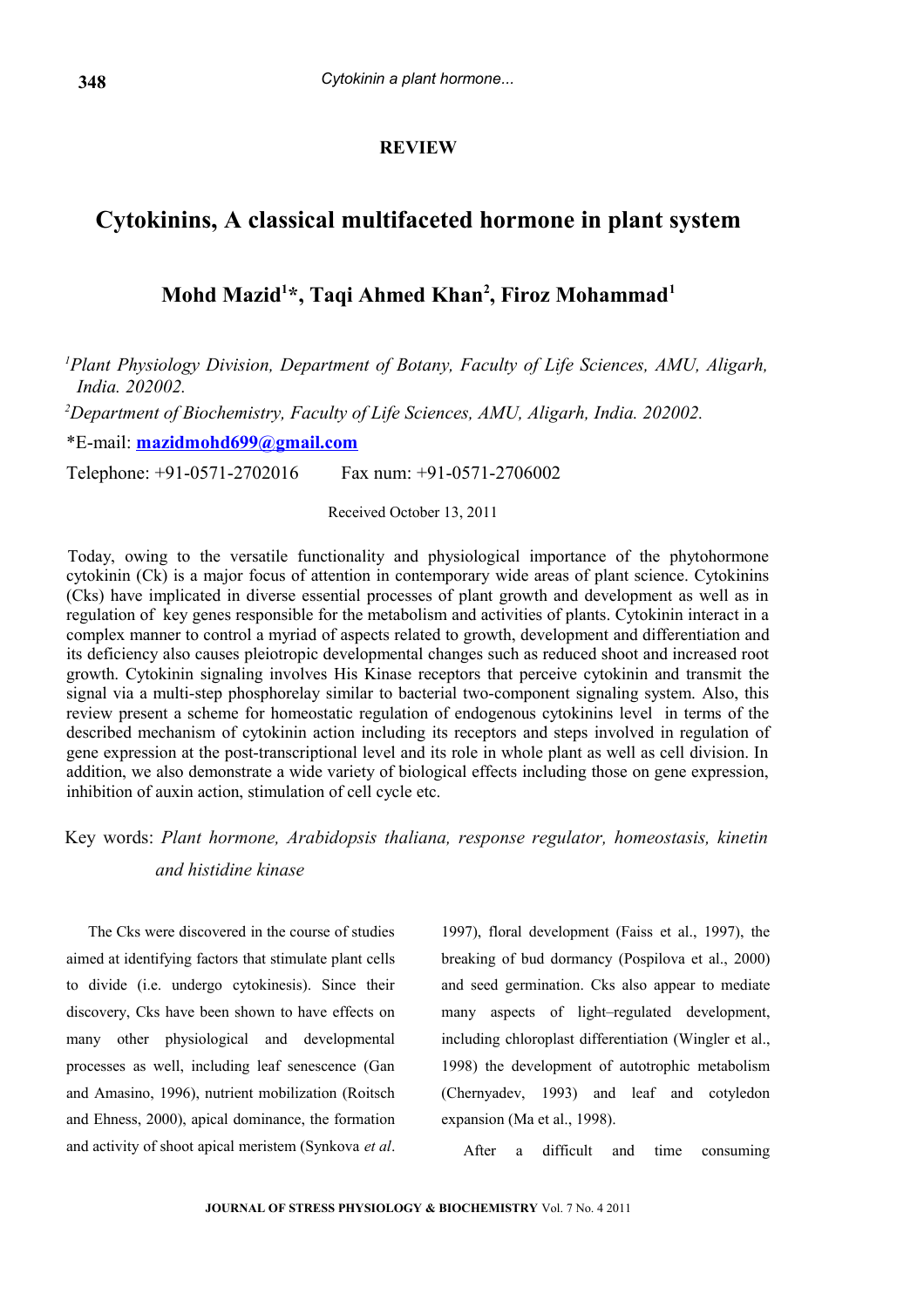fractionation of the heat-treated DNA, Skoog and his co-workers, Carlos Miller, identified a small molecule that in the presence of an auxin, would stimulate tobacco pith parenchyma tissue to proliferate in culture. They named this biologically active molecule as kinetin and demonstrated that it was adenine (or aminopurine) derivative, 6 furfurylaminopurine (Miller et al., 1955). Later research convincingly demonstrated that Cks are required together with other plant hormones for both cell division and oriented cell expansion (Sakamoto et al., 2001), influencing all aspects of plant development (Richards et al., 2001). Consequently, it has become difficult to unambiguously define typical ''cytokinin activity''. Cks displays morphogenic properties (Faiss et al., 1997) that are modulated by the environmental and defined by dynamic changes in its perception and signal transduction.

Given that feedback regulation of X-Ck, but not Ck content in shoot tissue, is affected in comparable branching mutants from divergent species. Studies of Foo et al. (2007) is consistent with the findings of Faiss et al. (1997) that Ck overproduction in roots is inadequate to stimulate shoot branching. However, it reveals the possibility that X-Ck may play a significant role under certain developmental or physiological conditions. Future studies should play attention to stages of auxillary bud and growth that may be receptive to Ck and other long distance signals and to the role of signal cross-talk (Beveridge et al., 2007).

In addition, grafting studies also have high highlighted that, regardless of shoot or root genotype; there are a correlation between increased shoot branching phenotypes and suppressed X-Ck. This raises the possibility that shoot with growing lateral branches are a source of the proposed feedback signal. The near-normal shoot Cks level suggest that either X-Ck contributes very little to shoot Ck pools or that shoots possess homeostatic mechanisms to maintain their Ck status. Thus disconnection between X-Ck and that tissue Ck levels indicates that processes in the shoot can have a dramatic influence on whole-plant Ck homeostasis. Such processes occur with other xylem and phloem. Such processes occur with other xylem and however, mobile hormones such as ABA (Wilkinson and Davies, 2002).

Cks are defined as compounds that have biological activities similar to those of trans-zeatin, while Kinetin is not a naturally occurring PGR, and it does not occur as a base in the DNA of any species. It is a by-product of the heat-induced degradation of the DNA, in which the deoxyribose sugar of adenosine is converted to a furfuryl ring and shifted from the 9 position of the adenosine ring. Some molecules act as cytokinin antagonists are able to block the action of Cks, and their effects may be overcome by adding more cytokinin. Even the most frequent used synthetic Cks, Benzyladenine (benzylaminopurine) (BAP), tetrahydro-pyranylbenzyladenine (THPBA) and NN1-diphenlyurea (non-amino purine with weak activity) do not completely share their mechanism of action with native cytokinin. Unlike native cytokinin (eg., zeatin) these are not the good substrates for the cytokinin-binding protein-CREi/WOL/AHK4, AHK2 and AHK3 which initiate intracellular phosphotransfer and is poorly transported by cytokinin efflux carriers (Beveridge et al., 1997a). Only dihydrozeatin, isopentyladenine, zeatinribosides, zeatinribotides and 2-methylthiocis-ribosylzeatin, cis-or transzeatin and their riboside and ribotides are naturally found in plants and bacteria, respectively, and therefore, qualify as endogenous Cks, but their roles and mechanisms of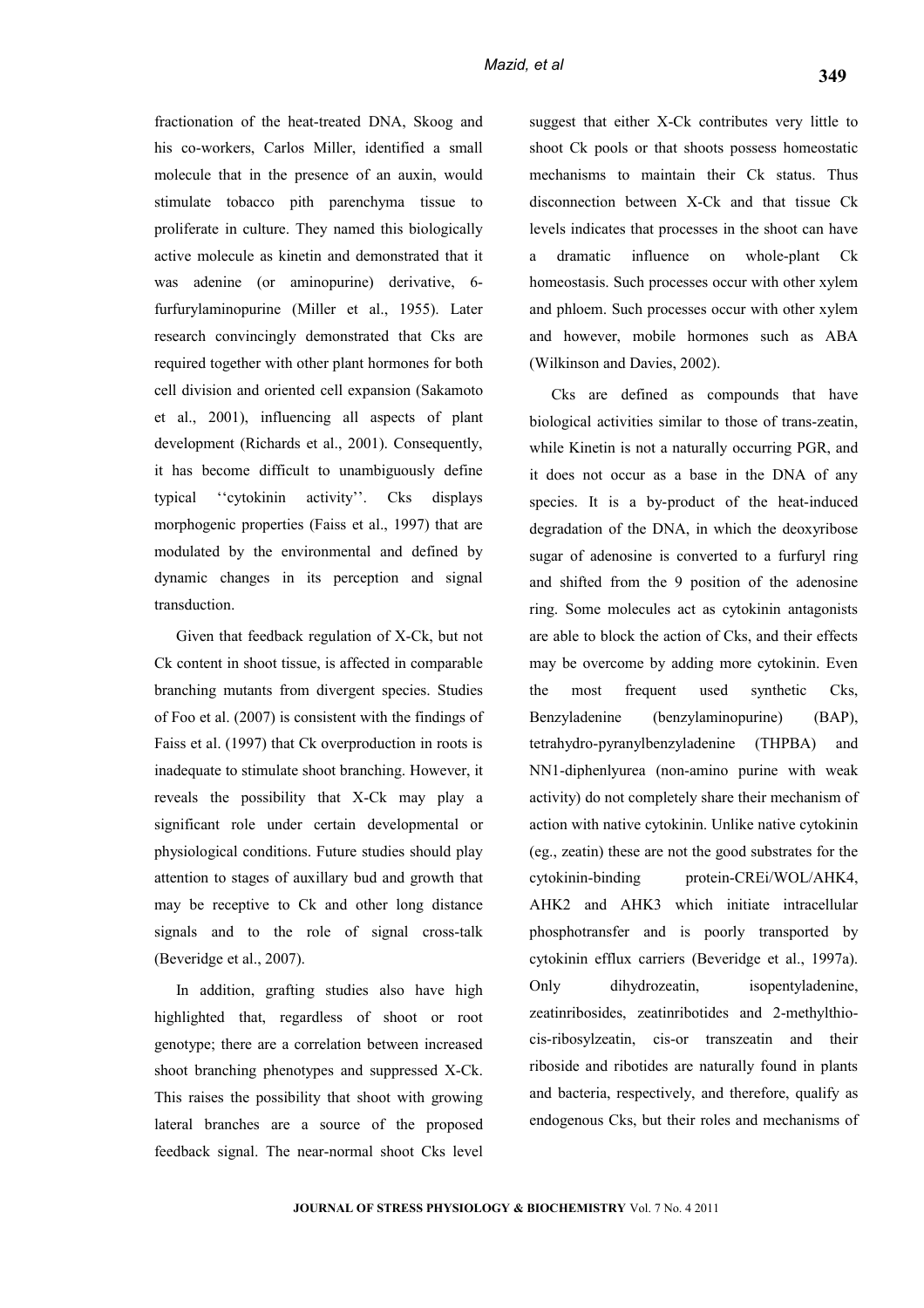action have not been satisfactory described (figure 1 and 2).

In 2001, Czech Republic hosted the  $17<sup>th</sup>$ international Conference on "Plant growth Substances" and invited many brilliant scientists of plant biology. Nonetheless, even at that splendid assembly, the report "Biosynthesis and perception of Cks" by Kakimoto (2001). This conference appears to be the highest and most valuable event in area of Ck research. Also, year 2001 saw an amazing progressive year in field of Cks studies (Romanov, 2011).

#### **Cytokinin signaling and other plant hormones**

Ck are important regulators of development and environmental responses of plants that execute their action via the molecular machinery of signal perception and transduction. The characterization of the molecular mechanisms regulating hormone synthesis, signaling, and action are facilitating the modification of Ck biosynthetic pathways for the generation of transgenic crop plants with enhanced abiotic stress tolerance (Peleg and Blumwald, 2011). Since plant hormones generally are assumed to interact with specific receptors that reside either on the cell surface or within the cytoplasm. Two candidates for a cytokinin receptor have recently been identified. One of which tends to fit the steroid hormone receptor model while the other fits the membrane receptor model. It is possible, although unlikely, that both of these are cytokinin receptors. Until recently, our knowledge of how cytokinin works at the cellular and molecular levels is still quite fragmentary, significant progress has been achieved in regard to biosynthesis, metabolism, perception, and signal transduction.

A detailed loss of function mutant analysis used to study the role of three Ck receptors in development and their participation in a variety of Ck dependent processes. The general outcome is that the signal perception system is redundant, with all three receptors participating in most of the analysed reactions. However, the three receptors and their combination contribute to a different extent to different processes, such as root branching. Mutation in single receptor did not cause strong changes of short growth, indicating a high degree of redundancy of receptors functions in shoot growth regulation. Redundancy was not complete as combined loss of AHK2 and AHK3 restricted shoot growth, in particular, chlorophyll and leaf cell formation was reduced. This shows that CRE1/AHK4 alone does not support all Ck functions in the shoot, while these functions are maintained by either AHK2 or AHK3 alone. Interestingly, changed leaf size did not alter overall leaf shape and heteroblasty, indicating that these traits are regulated independent of Ck. These alterations are generally in accordance with the shoot phenotype of Ck-deficient Arabidopsis plant (Werner et al., 2003). However, an important difference is that a strong reduction of the Ck content lead to complete growth arrest of the apical shoot meristems (Werner et al., 2003), while triple receptors mutants are still able to establish and maintain a functional shoot meristems (Higuchi et al., 2004).

Moreover, Cks are plant hormones involved in regulation of diverse developmental and physiological processes in plants whose molecular mechanisms of action are being intensely researched. However, most rapid responses to Ck signals at the proteomic and phosphoproteomic levels are unknown. Cerny et al. (2010) indicate novel links between temperature and Ck signaling, and an involvement of calcium ions in Ck signaling. Most of the differentially regulated proteins and phosphoproteins are located in chloroplasts,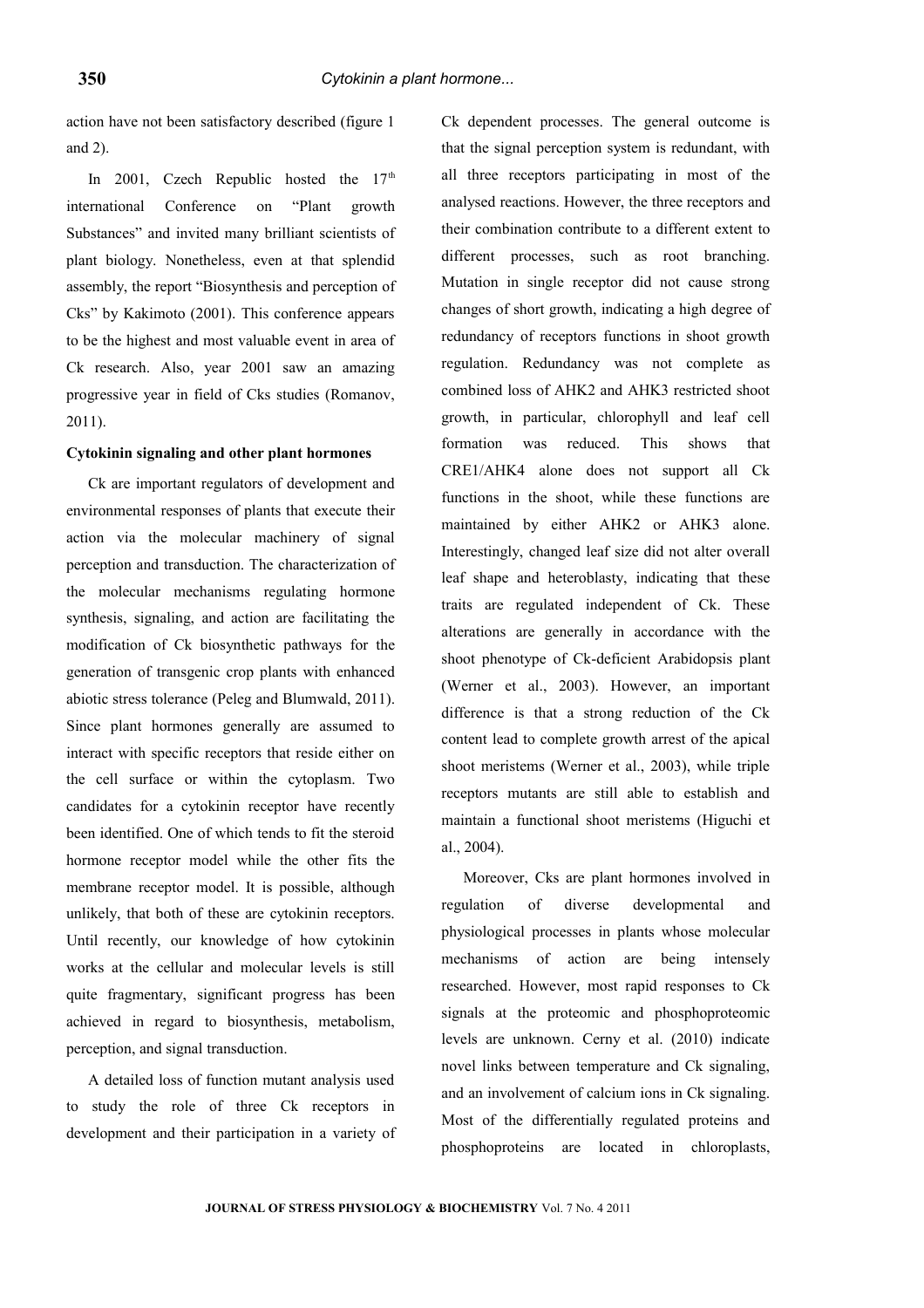suggesting an as yet uncharacterized direct signaling chain responsible for Ck action in chloroplasts. Finally, first insights into the degree of specificity of Ck receptors on phosphoproteomic effects are obtained from analyses of Ck action in a set of Ck receptor double mutants**.**

Despite its agronomic importance, not much is known about the factors regulating seed size and a possible role for Ck has only been reported recently (Werner et al., 2003). Contents of seed size involve control of growth in the embroyo, the surrounding triploid endosperm and the seed coat. Genetic studies have shown that maternal and non-maternal factors are involved in seed size regulation and that crosstalk occurs between maternal and zygotic tissues to coordinate seed size (Garcia et al., 2005). Genetic analysis of CK receptor mutants has indicated that the increase of triple mutant seed size does not depend on the genotype of the embroyo but rather is governed by the maternal and/or endospermal genotypes.

Cks also implicated in diverse and essential processes of plant growth and development, and key genes for the metabolism and actions of Cks have recently been identified. Cks are perceived by three histidine kinases-CRE1/WOL/AHK4, AHK2 and AHK3, which initiate intracellular phosphotransfer. The final destination of the transferred phosphoryl groups is response regulators (Kakimoto, 2003). Because, it is now evident that Cks are perceived by histidine kinases and transduced by two component signaling system. Signal-induced phosphorylation of proteins is an often used regulatory mechanism to transducer intracellular or extracellular signals. In plants or bacteria, phosphorylation on a nitrogen (N) atom of amino acid, histidine (a basic amino acid) residue is predominantly used (Klumpp and Krieglstein, 2002). This mode of signaling that uses this kind of phosphorylation has been referred to as

the two component system. Now, it is well known that besides bacteria, archea, fungi and plants also have the two component system, consists of two proteins, the histidine kinase and the response regulator (RR). RR is characterized by the presence of receiver domain only (Stock et al., 2000). When histidine kinase senses a signal, the conserved histidine residue in the transmitter domain is phosphorylated. The phosphoryl group is then transferred to the conserved Asp residue of the receiver domain.

O.N. Kulaeva isolated a 67 KD protein, designated as zeatin-binding protein (ZBP) from the cytosol of young barley plants (Kulaeva *et al*. 1995). ZBP has a high affinity for zeatin and zeatin binding is highly specific. A molecular genetics approach to identifying a probable receptor was taken by Tatsuo Kakimoto (Kakimoto, 1996) and he generated dominant, gain-of function mutations in Arabidopsis that caused the mutant to be more sensitive than the wild type to endogenous Cks levels (Kakimoto, 1996). The first indication that Cks might be perceived by a two component system came from the identification of the histidine kinase CKI1 (Kakimoto, 1996). The CKI1 protein has not yet, been shown to bind Ck, but the ETR1 protein is an Et receptor and binds Et with a high affinity and specificity. The strong homology in the histidine kinase domains of these two proteins argues that the CKI1 protein will be found to bind Ck and that it is a Ck receptor. Moreover, microinjection studies suggest that the Ck receptor is located on the cell surface rather than in the cytosol.

The over expression of CKI1 in plants induced typical CK responses independently of CKs (Hwang and Sheen, 2001; Kakimoto, 1996). CkI1 is a candidate Ck receptor because it is a histidine kinase and it's over expression caused CK responses. In addition, CKI1 is constitutively active as a histidine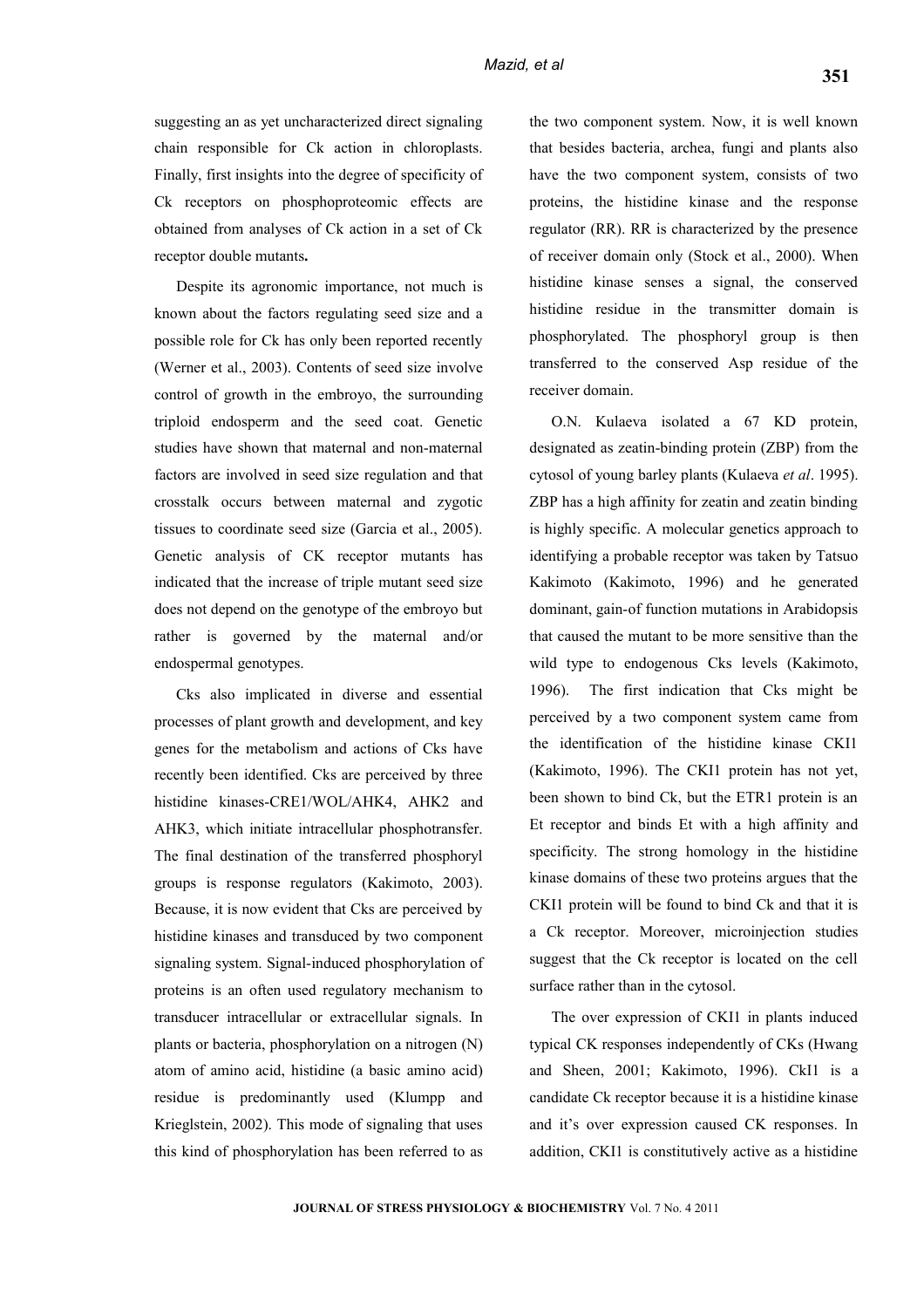kinase when expressed in *E. coli* (Yamada et al., 2001), which contrasts with the activation of CRE1/WOL/AHK3 by Cks in these organisms. CKI1 is normally expressed in the female gametophyte only and the endosperm of immature seeds and CKI1-disruptants of Arabidopsis are lethal to final gametophyte (Pischke et al., 2002). Therefore, CKI1 is essential for developing of gametophytes, but its molecular function is unclear. CKI2 was also identified through activation tagging, and over expression of the cloned CKI2 induces Ckindependent callus growth. However, the molecular function of CKI2 is also unknown. Also, it is possible that the role of CKI1 is unrelated to CKs, but that over expression of CKI1 caused unexpected cross-talk with the Ck-signaling pathway, eliciting CK responses.

Moreover, forward and reverse genetics research found very significant progress in the identification of genuine Ck receptors. The responsible CRE1 gene is identical to WOL and AHK4, and codes for a histidine kinase (Ueguchi et al., 2001). The two component regulators and related proteins in Arabidopsis has been compiled (Hwang et al., 2002), but, however, CRE/WOL/AHK4, AHK2 and AHK3 and two histidine kinases (CKI1 and AHK5/CKI2) of unknown molecular function. Similarly to determine the molecular function of CRE1/WOL/AHK4, a yeast mutant with disrupted histidine kinase (Sln1) was used. Disruption of sln1 is lethal to yeast (*Saccharomyces cerevisae*) owing to the lack of phosphotransfer. When introduced into an sln1 mutant, CRE/WOL/AHK4 rescued the lethality only in the presence of Cks (Inoue et al., 2001).

Cell divisions produce root vascular initial cells files after germination are impaired and are considered as the primary defect in this mutant. Results of Riefler et al. (2006) supports a negative

regulatory role for Ck in root growth regulation. Similarly, increased Ck content of receptor mutants indicates a homoeostatic control of steady state Ck levels through signaling. Together, the analysis reveals partially redundant functions of the Ckreceptors and prominent roles for the AHK2/AHK3 receptor combination in quantitative control of organ growth in plants, with opposite regulatory functions in roots and shoots. The phenotype in the root was consistent with the expression pattern of the CRE1 gene. The CRE1 message was first detected, by *in situ* RNA hybridisation, in the four inner most cells of the globular-stage embryo. From the heart stage onward, it is expressed in the procambium or the cotyledon shoulders, in prospective hypocotyls, and in embryonic roots. After germination, the message is abundant in the procambium and pericycle in the root (Mahonen et al. 2000).

Moreover, breakage of dormancy and seed germination is primarily controlled by a reversible red-light-dependent equilibrium of the photoreceptors; Phy A and phy B (Bentsink and Koornneef, 2002). One additional important factor to overcome ABA-induced dormancy and germinate is gibberelic acid (GA), which found as a consequence of light action (Yamaguchi et al., 1998). Now, the more rapid germination, increased dark germination and reduced far-red light sensitivity of Ck receptor mutant seeds prove the relevance of Ck in regulating this process. An alternative possibility to explain the dark germination of receptor mutants is an enhanced GA signaling as a consequence of reduced Ck signaling because seed treatment with GA overcomes partially the inhibition of dark germination (Koornnef et al., 1985). It is noteworthy that Ck signaling mediating receptors control seed germination. Mutation of CRE1/AHK4 caused the greatest enhancement of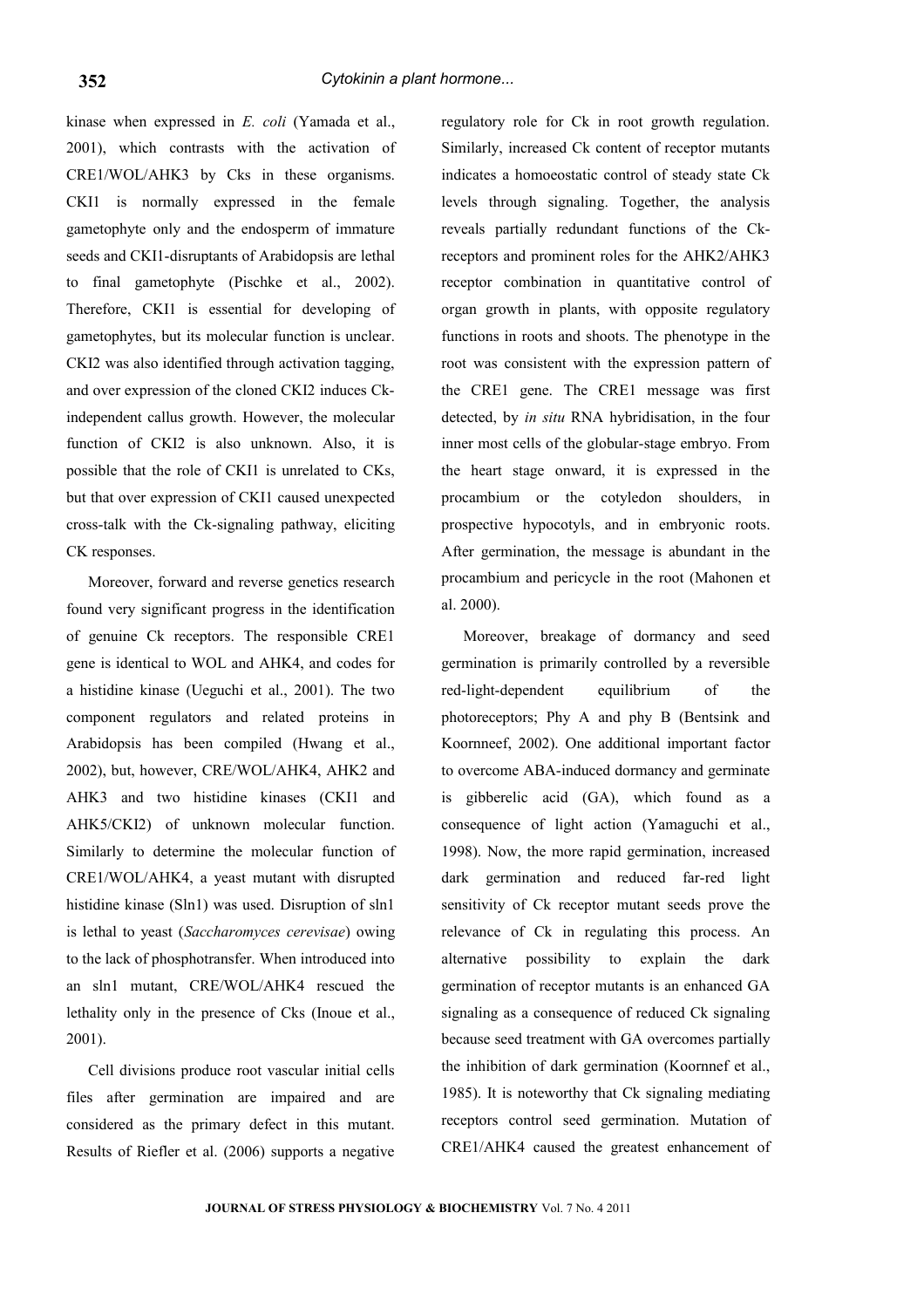germination in the dark while mutation of AHK3 alone was sufficient for partial resistance to far-red light. Hypocotyl elongation is another red-light controlled process that is tested in the CK signaling mutants (Borthwick et al., 1952). Previously, it was shown that overexpression of the A-type ARR4 gene and insertional mutantion of A-type ARR genes (To et al., 2004). Alter redlight but not far-red light sensitivity of the hypocotyls. Neither study showed whether A-type ARR proteins play a role in redlight signaling independent of their function in Ck signaling or whether Ck and red-light signaling are functionally linked. The hypocotyls elongation assay, the receptor triple mutant reacted under all light conditions similar to the wild type. Above studies indicating that regulation of phy-B by ARR4 may be Ck dependent.

In Arabidopsis, the formation of lateral roots occurs through pericycle cells. A long arrays of hormones (e.g., Auxins, ethylene (ET), BRs, and ABA etc) as well as different mutants (e.g., nitrate, phosphate, sulphate and iron) regulate lateral root formation (Bao et al., 2004; Lopez-Bucio et al., 2003). A critical event in lateral root formation is reentry of differentiated pericycle cells into the cell cycle and initiation of the root developmental program. Consistent with a function of Cks in precursor's cells of lateral root is the observation that initiation of lateral roots is associated with a localized repression of a Ck-responsive reporter gene, indicating spatial and temporal regulation of the Ck status during lateral root formation (Lohar et al., 2004). Riefler et al. (2006) hypothesize that physiological levels of Cks are super optimal for maximal root elongation and initiation of the lateral root formation program and they also reported that optimal conditions may be achieved by decreasing the endogenous Cks content or by decreasing Ck signaling. An important observation is that reduced

Ck signaling led to an increase of the Ck content, in particular when AHK3 was mutated. Although, the increase in Ck content is apparently not sufficient to compensate for the loss of receptor activity, it indicates the existence of homeostatic content mechanisms.

#### **Cytokinin homoeostasis:**

Cytokinin activity has been established, demonstrating a wide variety of biological effects, including those on gene expression, inhibition of auxin action, stimulating of calcium flux the cell cycle, and as an anti-stress and anti-ageing compound. The influence of Ck on the chlorophyll content of leaves and their ability to retard leaf senescence was described soon after their discovery (Richmond and Lang, 1957). Several mutations in specific Ck receptors cause a reduction of the leaf chlorophyll content. Riefler et al. (2006) investigated the participation of different receptors in mediating chlorophyll retention by exogenous Ck using dark-treatment of detached leaves. Dark treatment of leaves causes so called dark-induced senescence, while mimics partially natural senescence, including chlorophyll degradation (Buchanan-Wollaston et al., 2005) and they revealed a major concentration of AHK3 in mediating Ckdependent chlorophyll retardation in leaves.

Higher concentration of Ck induces some characteristics of light-grown plants in dark-grown wild type seedlings, such as inhibition of hypocotyls inhibition and development of leaves (Chory et al., 1994). To investigate which receptors participate in mediating this response, wild type and mutants seeds are grown in the dark on media supplemented with different concentrations of Ck. Along the result of Ricfler et al (2006) conclude that AHK3 in concentration with either AHK2 or CRE1/AHK4 is important to mediate Ck-dependent deterioration.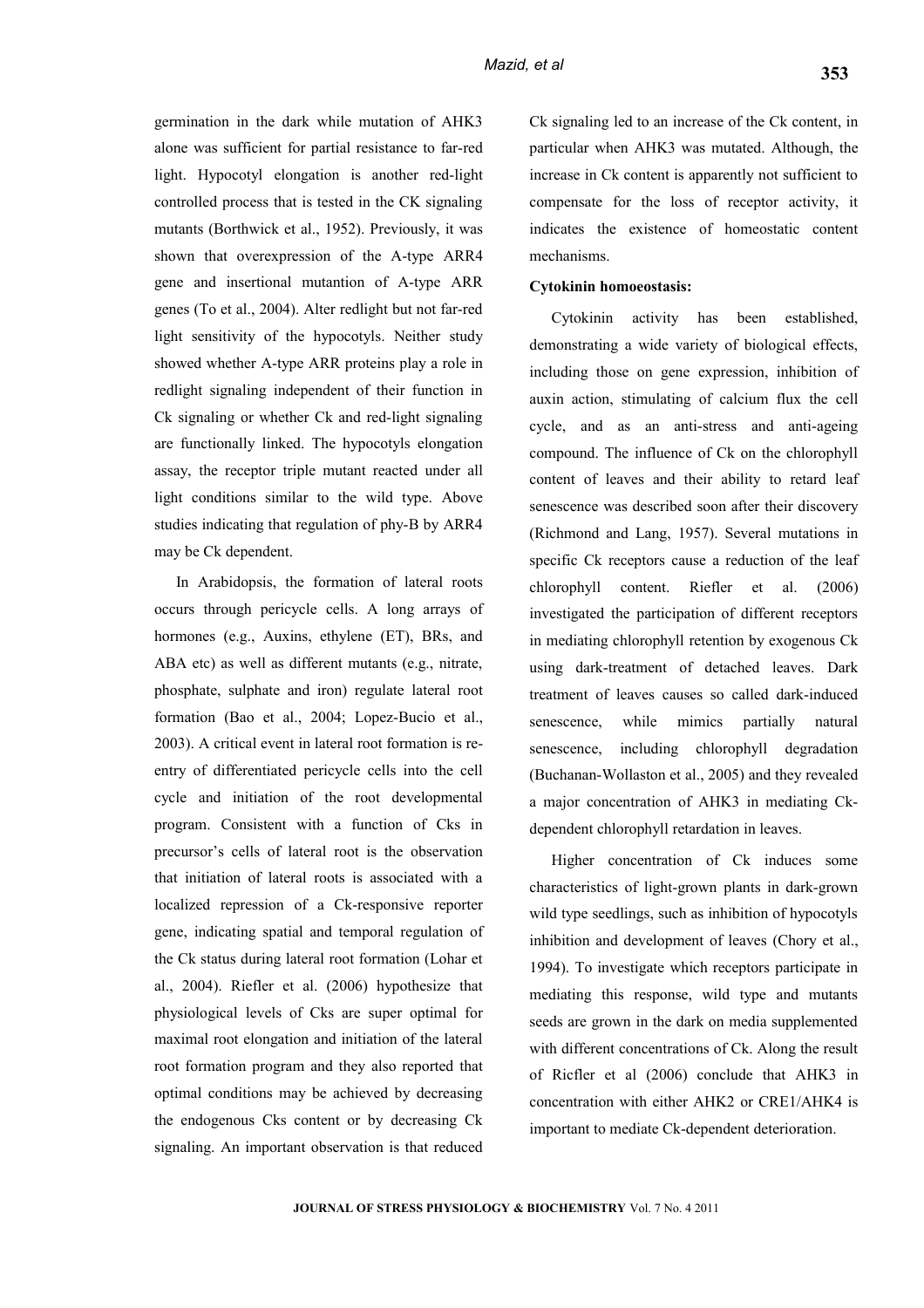Recently, there are new data, which show that it occurs in cellular DNA as the product of oxidative, secondary modification and a secondary reaction of DNA. Also, new results on biochemical function of kinetin have been reported. Besides this, phytohormones, including auxins, ABA, brassinosteroids, Cks, ET, GA, and jasmonates, are involved in all aspects of plant growth, and developmental processes as well as environmental responses. However, our understanding of hormonal homeostasis is far from complete. Phytohormone conjugation is considered as a part of the mechanism to control cellular levels of these compounds. Active phytohormones are changed into multiple forms by acylation, esterification or glycosylation, for example. It is also believed that conjugation serves functions, such as irreversible inactivation, transport, compartmentalization, and protection against degradation (Piotrowska et al., 2011). Frйbort et al. (2011) summarizes the knowledge on enzymes that synthesize Cks, form Ck conjugates, and carry out irreversible elimination of the hormones, including their phylogenetic analysis and possible variations in different organisms (figure 3).

It is clear that homoeostasis of free Ck pools in the plant plays a vital role in regulating Ck action in development and plant responses to environmental stresses. The endogenous Ck-transzeatin contributes significantly to this free and hence, active pool of other kinetins. It remains to be tested whether this applies also for the various endogenous Ck. Alternatively, BAP and kinetin seems to play a specialized role during the development of seeds and fruits in a wide range of species whilst naturally occurring endogenous possibly acts in co-ordination with kinetin and BAP during plant interactions with soil microorganisms. It is likely that with more

studies of kinetin, BAP and other trans-zeatin, perhaps some other specific responses will be linked to each of these compounds and that their targets receptors will be identified.

An electrochemical biosensor for detection of the plant hormone Ck is introduced. Ck homeostasis in tissues of many lower and higher plants is controlled largely by the activity of Ck dehydrogenase (CKX, EC 1.5.99.12) that catalyzes an irreversible cleavage of N<sup>6</sup>-side chain of Cks. As shown in this review, the so called endogenous Ck form a group of compounds without a clear unifying mechanism of action. Because of the presence of different Ck like kinetin (N6-furfuryladenine) and BAP (both are example of a synthetic N6-substituted aminopurine cytokinin), in the model plant *Arabidopsis thaliana*, we know much more about these two compounds than we do about the different other endogenous Ck, trans-zeatin (principal cytokinin) cis-zeatin, dihydrozeatin, i6Ade and ribosyl-zeatin etc which have been detected or not in Arabidopsis and several other plants. The mechanisms of Ck action is complex and includes both fast effects occurring without involvement of gene expression and rather slower effects requiring gene expression. Cks were the least understood plant hormones in concerned to biosynthesis, metabolism, perception and signal transduction. Ck are perceived by three histidine kinases-CRE1/WOL/AHK4HK2 and AHK3 which initiate intracellular phosphotransfer, but there are the some rare data indicating that the action of the other endogenous Ck operate through this mode of action.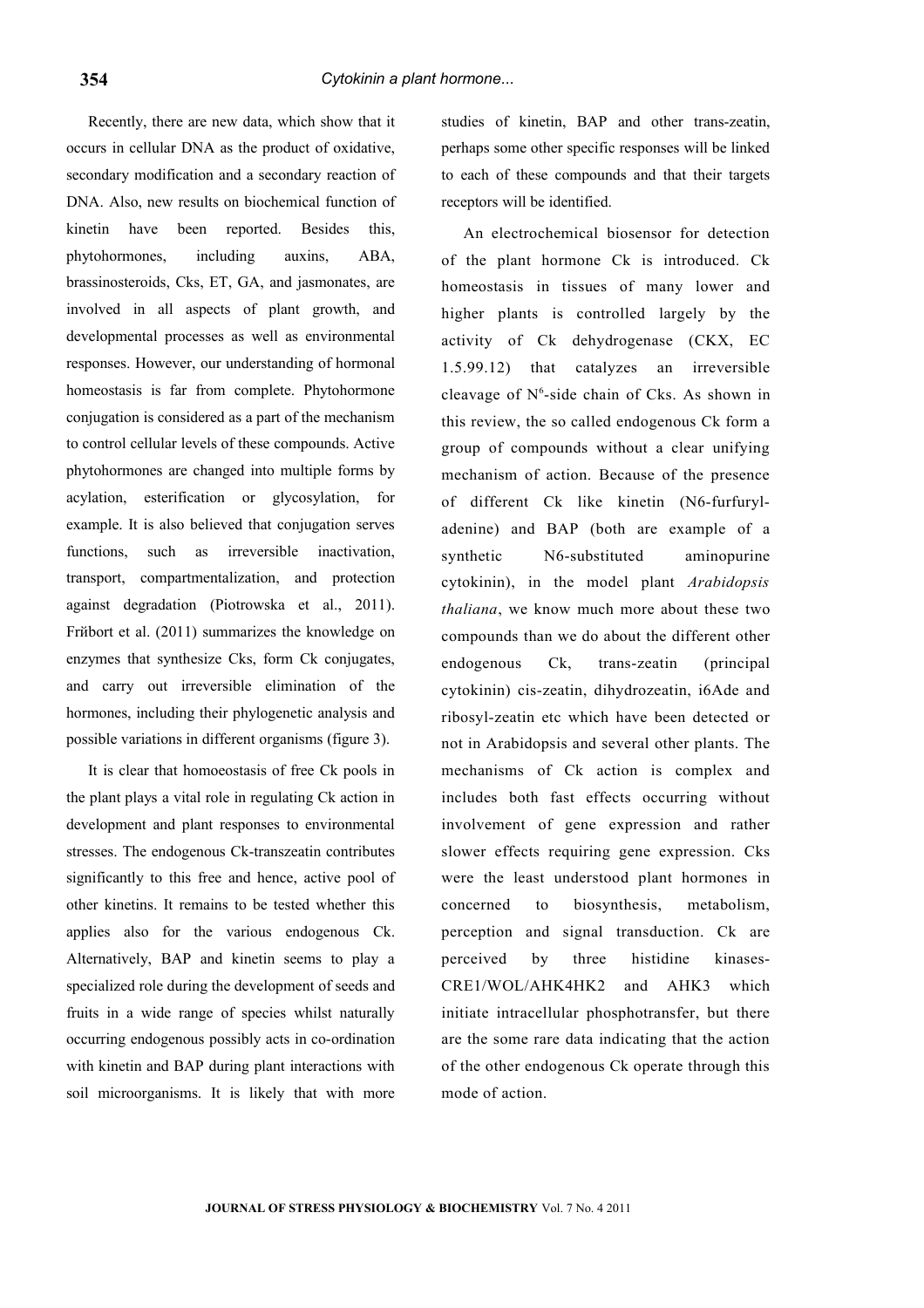

**Figure 1** Molecular structures of some naturally occurring Cks. (a) kinetin (b) cis-zeatin. Free Cks also include the ribosides and ribotides of zeatin. Although they may be active as Cks by conversion to the respective bases.



**Figure 2** Molecular structures of some important synthetic Cks. (a) N-N1-diphenylurea (b) 3-methyl-7-(3 methylbytylamine pyrazolo [4, 3-D] pyrimidine.

#### **Endogenous forms of cytokinins**

Naturally occurring Ck are N6-substituted adenine derivatives. In addition to higher plants, several bacteria, including *Agrobacterium species* produce Ck (Gaudin et al., 1994). Isopentenyladenosine  $5<sup>1</sup>$ -monophosphate is the precursor of all other forms of Ck. Through hydroxylation of these isopentenyl side chain and reduction of the double bond, the ribotides of zeatin and dihydrozeatin are formed. It is generally thought that the free bases such as isopentenyl adenine,

zeatin and dihydrozeatin are active forms of Ck. Ck with a hydroxylated side chain can be glycosylated to form the O-glucoside or O-xyloside. These reactions are reversible because O-glycosylated Ck have biological activity. Zeatin O-xylosyl transferase has been isolated from an embryos. The enzyme is predominantly localized in the endosperm (Martin et al., 1993). Because of the effect of Ck treatment may depend on both the content of endogenous Ck and the ratio between Ck and ABA. ABA is one of the hormones known to accelerate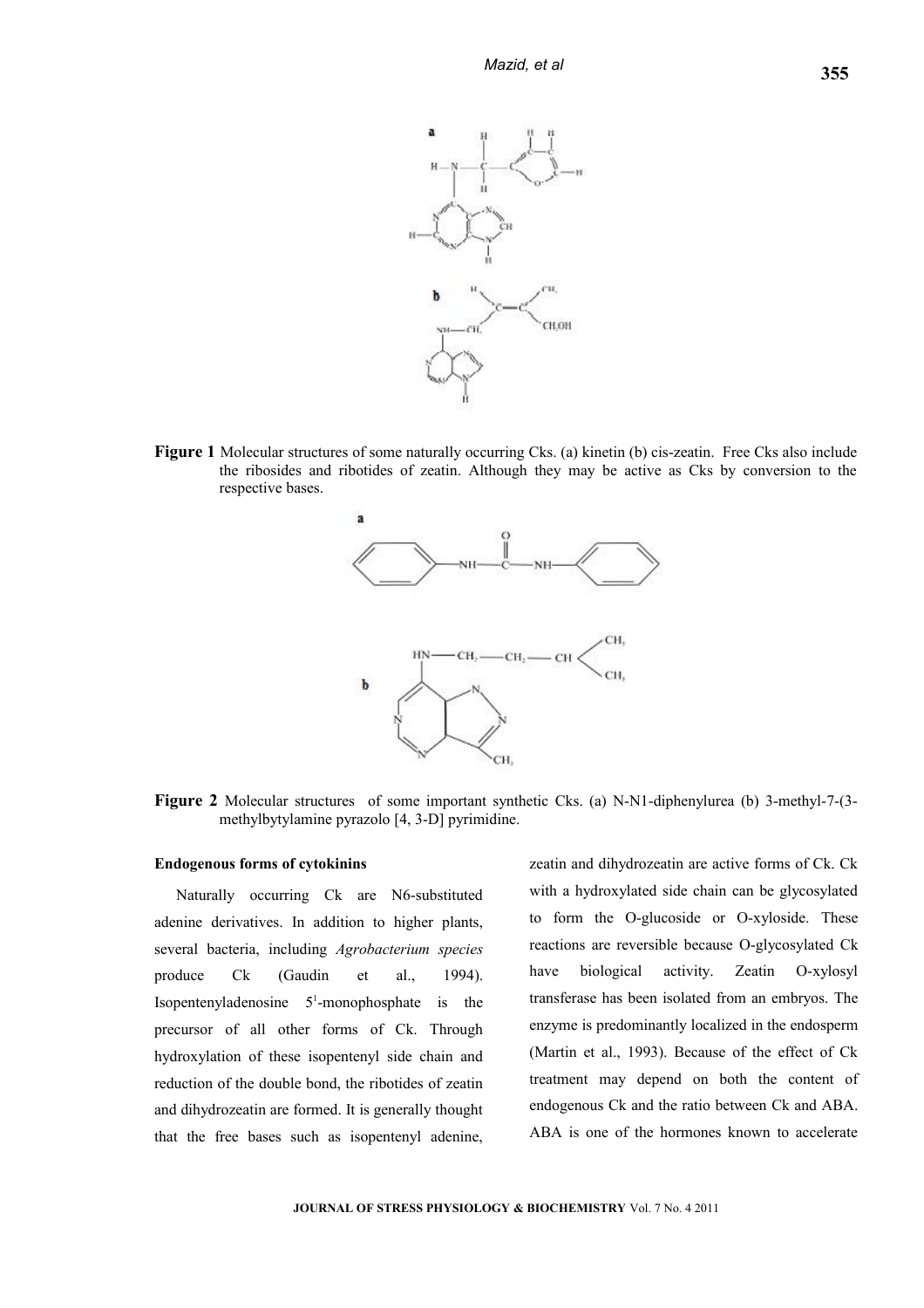plant senescence (Yang et al., 2002). Antagonism in the impacts of ABA and Ck depend on the ratio between the concentrations of these two hormones.

Moreover, the abundance of active Ck can be reduced in two ways; through oxidative breakdown; or via conjugation of glucose to either nitrogen atoms of the adenine-ring or the free hydroxyl group of zeatin-type Ck. Ck catabolism is mediated by the enzyme Ck-oxidase. Neverthless, Ck are inactivated irreversively by two different reactions: formation of N-conjugates with glucose at the 7 or 9-positions or with alanine at the 9-position and the oxidative cleavage of the  $N^6$ -side chain of the Ck-substrate by Ck-oxidase. The substrate for Ck-oxidase is isopentenyladenine, zeatin and their ribosides. By contrast, dihydrozeatin is resistant to Ck-oxidase. Tobacco plants transformed with the IPT gene, which have an elevated Ck level, exhibit an increase in Ck-oxidase activity in both leaves and roots (Motyka et al., 1996). Genetic manipulation of Ckoxidase may provide a strategy through which Ck level can be modified. They are required to maintain the cell division cycle but might also be involved in promoting the cell division cycle transition from undifferentiated stem cells to differentiation. Earlier work has shown that in unorganized growing cells, Ck induce the formation of shoot meristems, demonstrating that they have a function beyond maintaining the cell cycle (Skoog and Miller, 1957) (figure 4).

#### **Cytokinin as plant growth regulators**

Cks are plant growth promoting hormones involved in the specification of embryonic cells, maintenance of meristematic cells, shoot formation and development of vasculature. Cks have also emerged as a major factor in plant-microbe interactions during nodule organogenesis and pathogenesis. Microbe-originated Cks confer

abnormal hypersensitivity of Cks to plants, augmenting the sink activity of infected regions. However, recent findings of Choi et al. (2011) have shed light on a distinct role of Cks in plant immune responses. They suggest that plant-borne Cks systemically induce resistance against pathogen infection which is orchestrated by endogenous Ck and salicylic acid (SA) signaling. Numerous reports ascribe a stimulatory or inhibitory function to Ck in different developmental processes such as root growth and branching, control of apical dominance in the shoot, chloroplast development, and leaf senescence. Conclusions about the biological functions of Ck have mainly been derived from studies on the consequences of exogenous Ck application or endogenously enhanced Ck levels, up to now, it has not been possible to address the reverse question: what are the consequences for plant growth and development if the endogenous Ck concentration is decreased.

Ck function as a regulatory factor in leaf cell formation is supported by the fact that transgenic Arabidopsis plants with an enhanced Ck content produced more leaf cells than control plants (Rupp et al., 1999). Further, Ck appear to restrict leaf cell size as the cells of transgenic leaves are larger than in control plants. Alternatively, a compensatory mechanism may be activated in transgenic plants to reach a genetically determined organ size, as has been reported for plants expressing dominantnegative forms of cdc2 (Hemerly et al., 1995). This suggests that the role of Ck in the regulation of development of reproductive organs might be less important than it is during the vegetative phase. It may be that once the plant has entered the reproductive cycle, a more stringent mechanism operates in the meristem to ensure the proper course of the developmental programme.

Unlike other plant hormone such as ABA, GAs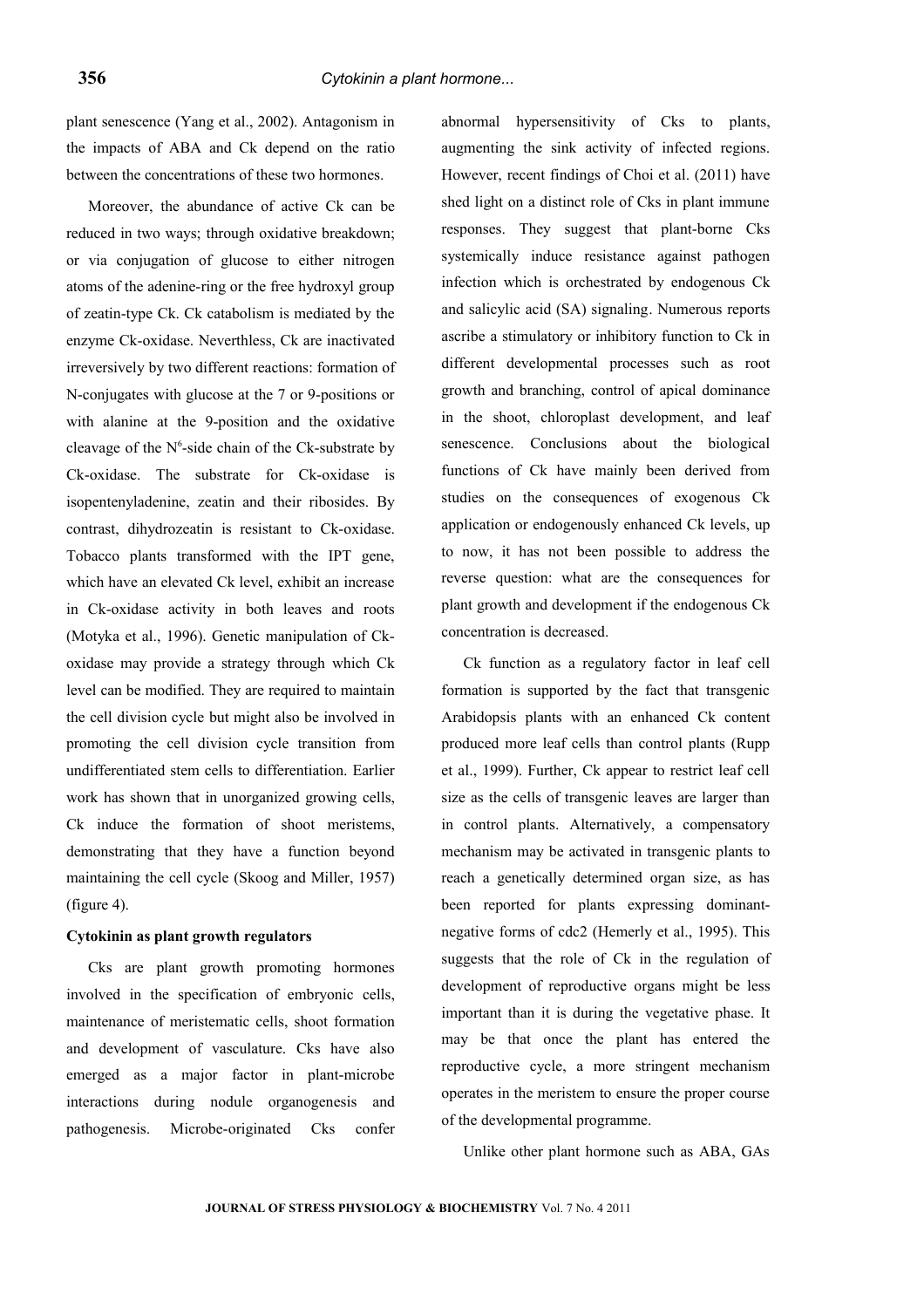Since previous studies used different plant species and different conditions of growth and treatment, it is difficult to compare the results obtained. Moreover, although effects in transcript accumulation in chloroplasts have been reported, the influence of Cks on plastids transcription per se has not been demonstrated yet. Shoot branching is one of the most important determinants of plant architecture and is highly responsive to environmental and endogenous cues. Long-distance signaling is essential for the regulation of auxillary shoot branching as it enables co-ordinated development of distant meristems (Dun et al., 2006). Ck can influence shoot branching but real mechanism behind this induction is unclear.

Moreover, Hartmann et al. (2010) established an *in vitro* assay using excised tuber buds to study the dormancy-releasing capacity of GA and CK and show that application of  $GA_3$  is sufficient to induce sprouting. GA3-treated wild-type and CKXexpressing tuber buds were subjected to a transcriptome analysis that revealed transcriptional changes in several functional groups, including cell wall metabolism, cell cycle, and auxin and ET signaling, denoting events associated with the reactivation of dormant meristems. Vercruyssen et al. (2011) results show new interactions and contribute to the molecular and physiological understanding of biomass production at the whole plant level. In addition, they also help in delay senescence or the ageing of tissues are responsible for mediating auxin transport throughout the plant and affect internodal length and leaf growth. They have a highly synergistic effect in concert with auxins and the ratios of the two groups of plant hormones affect most major growth periods during a plant's life time. Over the past few years, exciting progress has been made to reveal the molecular mechanisms underlying the auxin-Ck action and interaction. Moreover, Su et al. (2011) briefly discuss the major progress made in Ck transport and signaling. Further, this study also suggest the complicated interaction of these two hormones in the control of shoot apical meristem and root apical meristem formation as well as their roles in vitro organ regeneration. It has been known for many decades that auxin inhibits the activation of axillary buds, and hence shoot branching, while Ck has the opposite effect.

Mьller and Leyser (2011) review the evidence for various hypotheses that have been put forward to explain how auxin and Ck influence axillary bud activity and discuss the activity the roles of auxin and Ck in regulating each other's synthesis, the cell cycle, meristem function and auxin transport, each of which could affect branching. Plant root development is mediated by the concerted action of the auxin and Ck phytohormones, with Ck serving as an antagonist of auxin transport. Similarly, Zheng et al. (2011) identify the AUXIN UP-REGULATED F-BOX PROTEIN1 (AUF1) and its potential paralog AUF2 as important positive modifiers of root elongation that tether auxin movements to Ck signaling in Arabidopsis (*Arabidopsis thaliana*). auf1 roots are also hypersensitive to Ck and have increased expression of several components of Ck signaling. Kinematic analyses of root growth and localization of the cyclin B mitotic marker showed that AUF1 does not affect root cell division but promotes Ck-mediated cell expansion in the elongation/differentiation zone. In addition, Ck counter the apical dominance introduced by auxins; they in conjugation with ET promote abscission of leaves, flower parts and fruits. In addition, Kushwah et al. (2011) results show that asymmetrical exposure of Ck at the root tip in Arabidopsis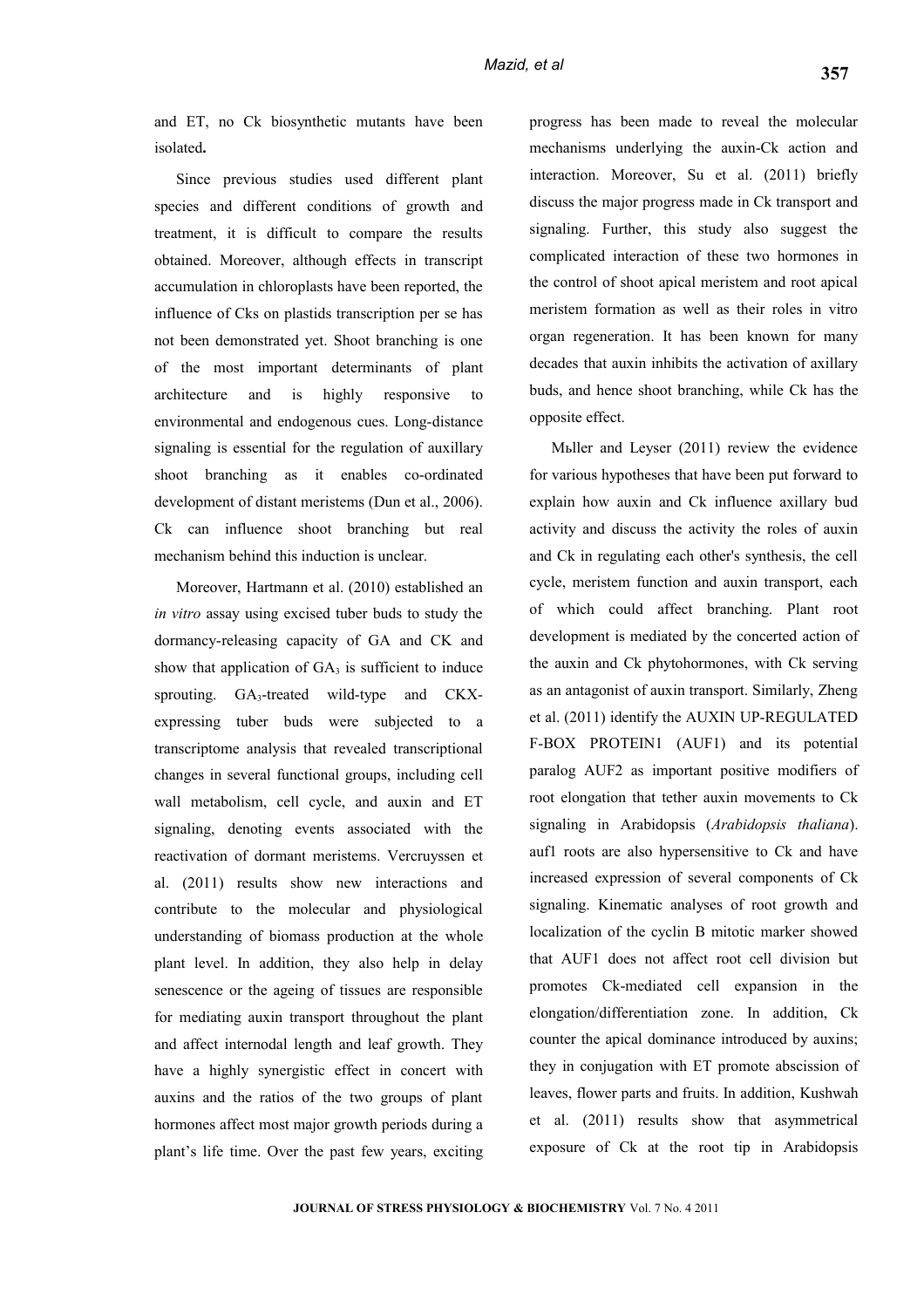(*Arabidopsis thaliana*) promotes cell elongation that is potentiated by glucose in a hexokinase-influenced, G-protein-independent manner.

In fact, Ck are considered the most important senescence-retarding hormones (Faiss et al., 1997), and their exogenous application has been demonstrated to prevent the degradation of chlorophyll and photosynthetic proteins (Wingler et al., 1998), to cause induction of flower or pod set (Ma et al., 1998), to reverse leaf and fruit abscission, to release dormancy (Pospisilova et al., 2000), and to modify substantially plant responses to a variety of environmental stresses, anthocyanin production and maintenance of source-sink relationship (Hutchinson and Kieber, 2002), leaf area expansion (Shah, 2008), dry matter production (Davies, 1995) and have a direct effect on determining photosynthetic parameters (Synkova et al., 1997). The relationship between auxin and Ck has long been recognized as central to normal plant growth and development (Rashotte et al., 2005).

Exogenously applied Cks delay senescence of detached leaves and keep chloroplasts photosynthetically active longer than in control leaves not treated with Cks (Romako et al., 1969). They affect chloroplast and etioplast ultra Str, chloroplast enzyme activities, pigment accumulation and the rate of photosynthesis (Yaronskaya et al., 2006). Chloroplast has enzymes for the biosynthesis of Ck and contains a set of natural Cks, including free bases, ribosides, ribotides and N-glucosides (Benkova et al., 1999; Polanska et al., 2007). The development and/or metabolic state of plastids influence the response the leaves to enzyme Ck (Kulaeva et al., 2002). Although, it is obvious that chloroplasts are among the targets of Ck action, it is not understood how Cks exerts their effects on plastids/chloroplasts. At least in part, chloroplast responses to CK may result for hormones effects on

the expression of nuclear genes encoding chloroplast proteins (Chory et al., 1994; Kusnetsov et al., 1994; Kiba et al., 2005). Data of Borner (2008) showed a Ck induced stimulation of chloroplast gene transcription that depended on light and the age of leaves and cells.

Jones et al. (2010) was the first to demonstrate that Ck are biosynthesized in both aerial and root tissues and that young, developing leaves have the highest Ck biosynthetic capacity. Similarly, Tanaka et al*.* (2006) subsequently showed a similar phenomena exists in pea (*Pisum sativum*) in which apical dominance is maintained at least partially by auxin induced down-regulation of Ck biosynthesis in the stem. Moreover, Ck stimulates chloroplast biosynthesis and chlorophyll synthesis (Mok, 1994) and increases the photosynthetic rate. Genome-wide transcript profiling in Arabidopsis revealed that genes of photosynthesis are over represented among the genes up-regulated by Ck and several photosynthesis related genes of the chloroplast genome are also induced (Brenner et al., 2005). Similarly, the results of Werner et al. (2008) also strongly support a function of Ck in regulating shoot sink strength and its reduction may be a cause of the altered shoot phenotype. Roots of Ck-deficient plants contained less sugar compound with wild type. However, this did not negatively affect glycolysis, ATP content, or root development.

Recently genes for Ck oxidases (CKKs) have been used to decrease endogenous Ck levels in tobacco (Schmulling, 2002). Since, as already stated that Cks are a class of plant specific hormones that play a central role during the cell cycle and influence numerous developmental programmes. Ck-deficient plants developed stunted shoots with smaller apical meristem. Studies of Werner et al. (2001) suggest that Cks are an important regulatory factor of plant meristem activity and morphogenesis,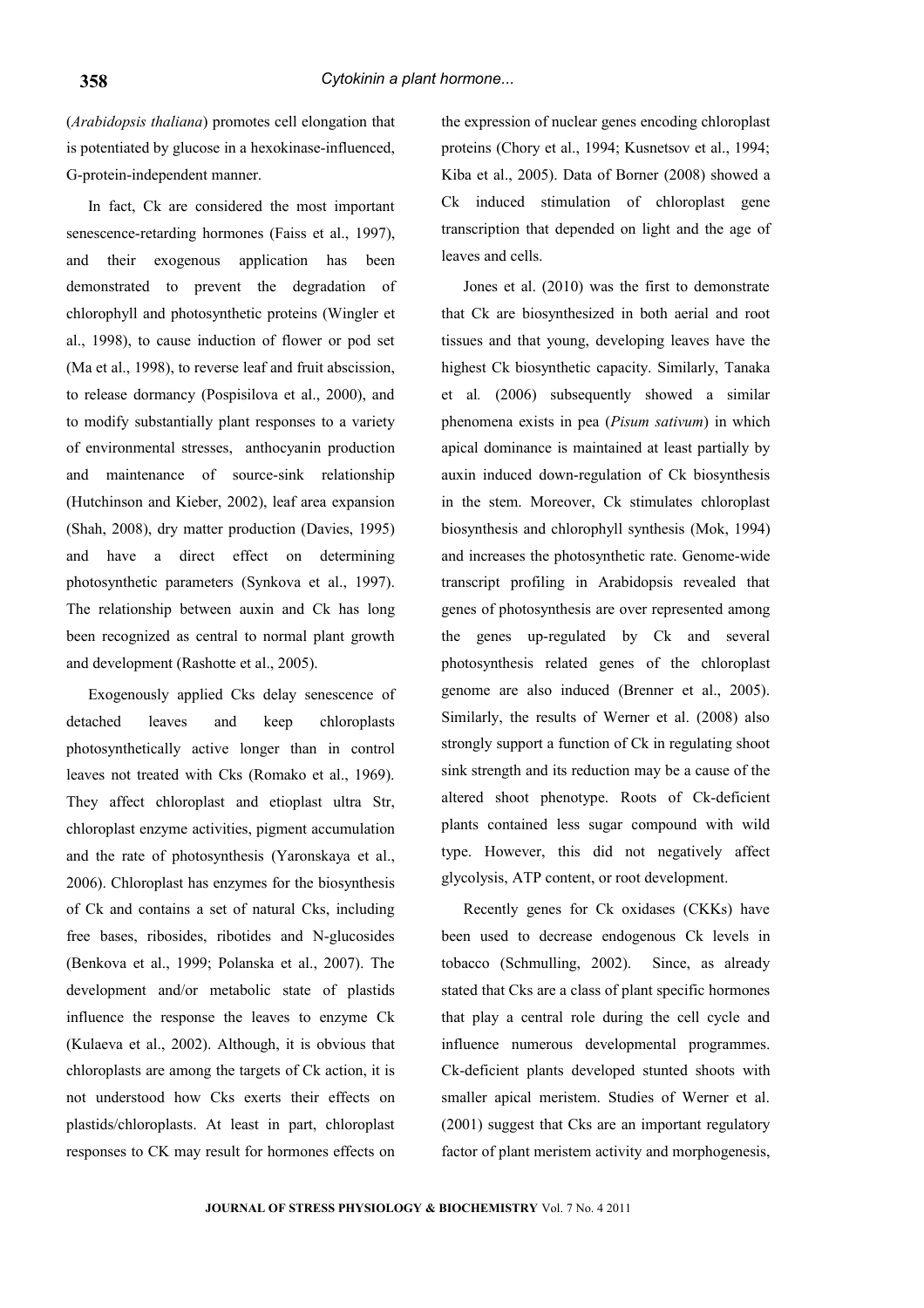with opposing roles in shoots and roots. In addition, the hypothesis predicted that Ck, together with auxin, plays an essential role in plant morphogenesis, having a profound influence on the formation of roots and shoots and their relative growth. Cell division activity is also important factor determining sink strength. Chloroplast harbour enzymes for the biosynthesis of Cks and contain a set of natural Cks, including free bases, ribosides, ribitides and N-glucosides (Polanska et al. 2007). However, most of these results have been obtained in cell culture systems and it is unclear till date that at which of the cell cycle stages Ck exerts its regulatory functions during different developmental process in different tissues.

#### **Precursors and storage forms of Cks:**

Many chemical compounds have been synthesized and tested for Ck activity. Analysis of these compounds provides insight in to the structural requirements for activity. Nearly all compounds active as Cks are  $N^6$ -substituted amino-purines and all the naturally occurring Cks are aminopurine derivatives. The Ck, Benzylaminopurine (BAP) is an example of a synthetic  $N^6$ -substituted aminopurine Ck as in kinetin. The only exception to this generalization is certain diphenylurea derivatives are not N6-substituted aminopurines, but they appear to be active as Cks by affecting the metabolism of endogenous Cks. In several species, direct application of Ck to axillary buds promotes outgrowth (Sachs and Thimann, 1964) and endogenous Ck levels have been found to rise in and around axillary buds during growth initiation (Emery et al., 1998). Widespread, unmodified Ck bases are isopentenyladenine and trans-zetin-ribose or ribose-5-phosphate may be attached at the  $N<sup>9</sup>$ atom of the adenine ring to form Ck ribosides or ribotides and these also generally show Ck activity when applied to plants**.** Cks are inactivated by O-

glycosylation at the terminal hydroxyl group of the zeatin-type Cks or by N-glycosylation at the N3 or N7 positions of the adenine ring. O-glycosylation is reversible and O-glycosylated Cks are regarded as a storage form. The Cks ribosides and cis-zeatin, sometimes found in abundance in plants, may also be important as stored or transportable forms. Because Cks exist in the apoplasm as well as in the cytoplasm, specific transmembrane transporters for Cks may exist. CK oxidase/dehydrogenase degrades Cks by cleaving the side chain (Bilyeu et al., 2001). Ck metabolism has been reviewed in detail (Mok and Mok, 2001). Cks occur in both free and conjugated forms (not covalently attached to any macromolecules) in plants and bacteria but also occur as modified bases in certain transfer RNA molecules of all organisms (Hall et al., 1967) (figure 4).

However, Cks are not confined to plant t-RNAs. They are part of certain t-RNAs from all organisms, from bacteria to humans. Because the effect of Ck treatment may be depend on both the content of endogenous Cks and the ratio between Cks and ABA, its antagonist in the regulation of chloroplast biosynthesis in the leaf tissues, (trans-zeatin and zeatin riboside), and ABA in the basal, middle, and apical segments of barley leaves, immediately after detachment from 9-d-old plants and after preincubation of detached leaves on water for 24 h under illumination or in darkness (Zubo et al., 2008). The ABA level also rose during preincubation in darkness, but this increase was much less pronounced than in the light. This preincubation of the leaf on water in the light enhanced the content of Cks and ABA and sharply increased the ratio of ABA to Cks in detached leaves (Zubo et al., 2008). Similarly, Iqbal et al. (2006) state that Cks are often considered ABA antagonists and auxins antagonists/synergists in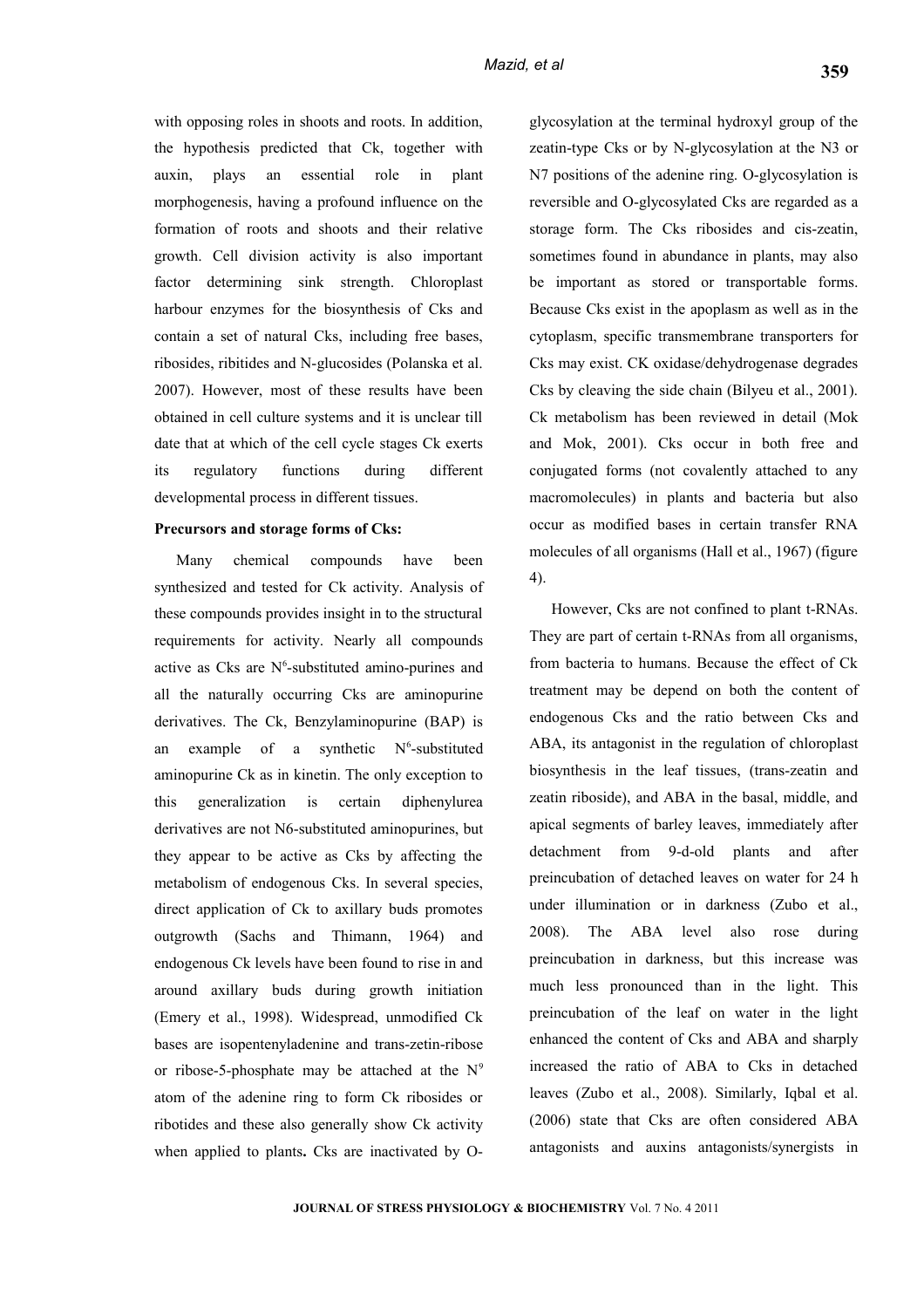various processes in plants. Seed enhancement (Seed priming) with Cks is reported to increase plant salt tolerance.

It was hypothesized that Cks could increase salt tolerance in wheat plants by interacting with other plant hormones, especially auxins and ABA. Among priming agents, kinetin was effective in increasing germination rate in the salt-tolerant and early seedling growth in the salt-stress. Kinetinpriming showed a consistent promoting effect in the field and improved growth and grain yield under salt stress while BAP-priming did not alleviate the inhibitory effects of salinity stress on the germination and early seedling growth was

positively correlated with leaf IAA concentration and negatively with ABA concentration under both saline and non-saline conditions. Ck bases, when given to many plants tissues, are converted of their respective nucleotides:zeatin to zeatin ribonucleotide, I6Ade ribonucleotide and so forth. They also may be converted to their glucosides (Brzobohaty et al., 1994). However, glucosides sometimes are not readily converted to free Cks. Neverthless, glucosides have been identified that will release the Ck base from Ck glucoside conjugates. For example, the rol C gene of *Agrobacterium rhizogenes* T-DNA encodes a glucosidase that can relase free Cks (Estruch et al., 1991).



**Figure 3** Potential points of control of active Cks. Generally auxin conjugates regulate enzyme activity and consequently changes in metabolite levels.

**JOURNAL OF STRESS PHYSIOLOGY & BIOCHEMISTRY** Vol. 7 No. 4 2011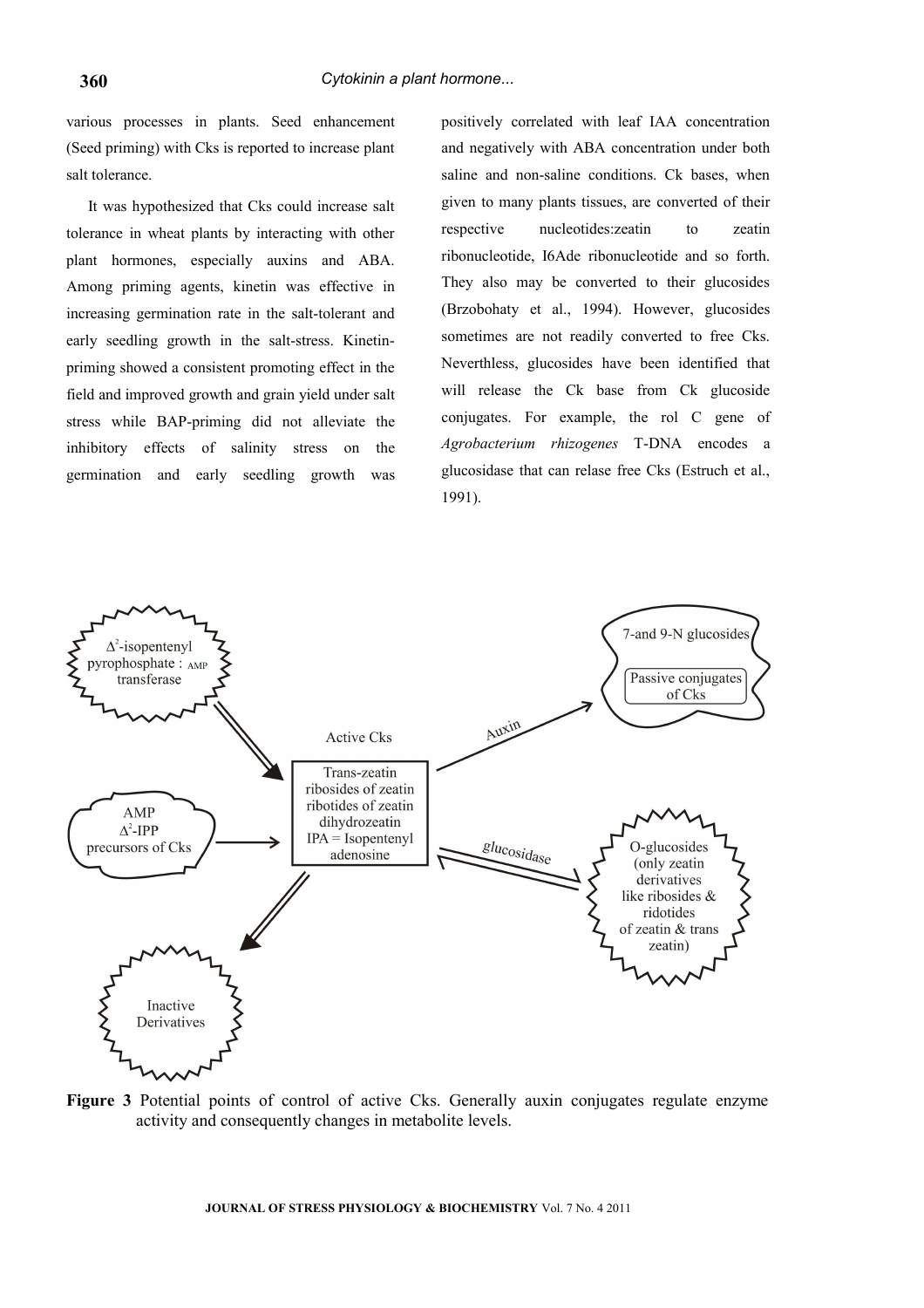

**Figure 4**. Biosynthetic pathway of cytokinin mediated by indole acetic acid (IAA) in plants.

#### **Implications of cytokinins in crop physiology**

The mutant analyses have yielded novel information about the involvement of different receptors and their combinations in various cytokinis-regualed processes. Many of the responses are driven by multiple cytokinin receptors in an additive manner. The contribution of a given receptor could only be identified in the absence of others. Noteworthy, mutation of AHK2 alone did not cause a significant change of Ck sensitivity in any of the tests. However, in several assays, AHK2 mutation enhanced the cytokinin resistance of AHK3 or cre1/AHK4 mutants. This indicates that AHK2 may function primarily in combination with

AHK3 or CRE1/AHK4. AHK2, AHK3 receptor mutant's phenocopy to a larger extent CK-deficient plants, providing such total support for the concept of a function of ck in positive control of shoot development and negative control of root growth. Further work has to show how the Ck receptors are linked downstream of different signaling pathways in order to achieve positive or negative regulatory control on the cell cycle or exit of cells from the meristems.

#### **Future prospective**

There are a correlation found between Cks amount in a particular tissue and the native and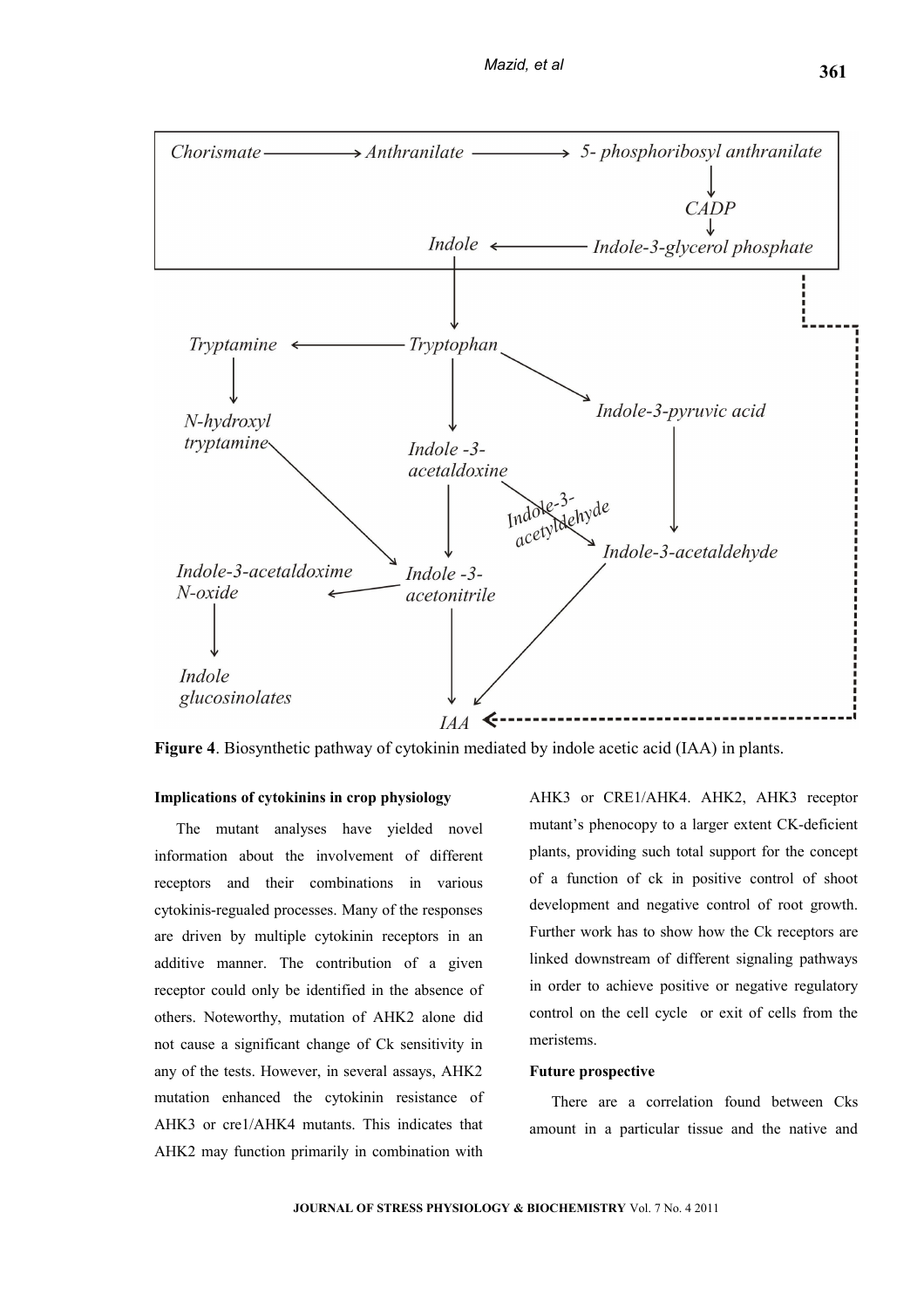#### *Cytokinin a plant hormone...*

magnitude of the stimulated responses. These displacements emerge the focus of investigations of Cks action towards mechanisms that regulate homeostasis of endogenous Cks pools in which processes such as biosynthesis, degradation, conjugation and specific transport play crucial roles, and towards mechanism of action of Cks at the cellular, molecular and genomic level. In conclusion, we would like to underline that future studies need to address the issues of relative ratio of biosynthesis degradation, import, and export of cytokinins in plant systems viz., shoot and roots. In addition, our knowledge of the Cks biosynthesis, metabolism, degradation, perception and early stages of signal transduction has increased to a greater extent. But, however, various important questions remain unsolved till date, such as we do not understand the role of Cks very well. This shortcomings has recently began to be addressed through utilizing genes for CK-oxidases to lower Cks levels; further ,more elaborate experiments using tissue-specific and inducible expression systems will definitely be informative to understand how cytokinin levels are regulated, we must uncover the regulatory mechanisms of the enzymes that catalyze biosynthesis, interconversion, and degradation of cytokinins. As for the signal response regulator loop is largely unknown.

#### **ACKNOWLEDGEMENTS**

The authors are highly thankful for the facilities obtained at AMU Aligarh. Financial support from the Department of Science and Technology, New Delhi in the form of project (SR/FT/LS-087/2007) is gratefully acknowledged.

#### **REFERENCES**

Bao, F., Shen, J., Brady, S.R., Muday, G.K., Asami, T., Yang, Z. (2004). Brassinosteroids interact with auxin to promote lateral root

development in Arabidopsis. *Plant Physiol*., **134**: 1624–1631.

- Benkova, E., Witters, E., Van Donger, W., Kolar, J., Motyka, V., Brzobohaty, B., Van Onckelen, H.A., Machacekova, I. (1999). Cytokinins in tobacco and wheat chloroplasts, occurrence and changes due to light/dark treatment. *Plant Physiol*., **121**: 245–251.
- Bentsink, L., Koornneef, M. (2002). Seed dormancy and germination. In: Book, C.R. Somerville and E.M. Meyerowitz (eds) *The Arabidopsis*, (Rockville, MD: American Society of Plant Biologists), doi/10.1199/tab.0050.
- Beveridge, C.A., Mathesius, U., Rose, R.J., Gresshoff, P.M. (2007). Common regulatory themes in meristem development and wholeplant homeostasis. *Curr. Opin. Plant Biol*., **10**: 44–51.
- Beveridge, C.A., Murfet, I.C., Kerhoas, L., Sotta, B., Miginiac, E., Rameau, C. (1997a). The shoot control zeatin ribside export from pea roots. Evidence from the branching mutant rms4. *Plant Journal,* **11:** 339-345.
- Bilyeu, K.D., Cole, J.L., Laskey, J.G., Riekhof, W.R., Esparza, T.J., Kramer, M.D., Morris, R.O. (2001). Molecular and biochemical characterization of a cytokinin oxidase from maize. *Plant Physiology,* **125:** 378–386.
- Borthwick, H.A., Hendricks, S.B., Parker, M.W., Toole, E.H., Toole, V.K. (1952). A reversible photoreaction controlling seed germination. *Proc. Natl. Acad. Sci. USA*, **38**: 662–666.
- Brenner, W., Romanov, G., Burkle, L., Schmulling, T. (2005). Immediate-early and delayed cytokinin response genes of Arabidopsis thaliana identified by genome-wide expression profiling reveal novel cytokininsensitive processes and suggest cytokinin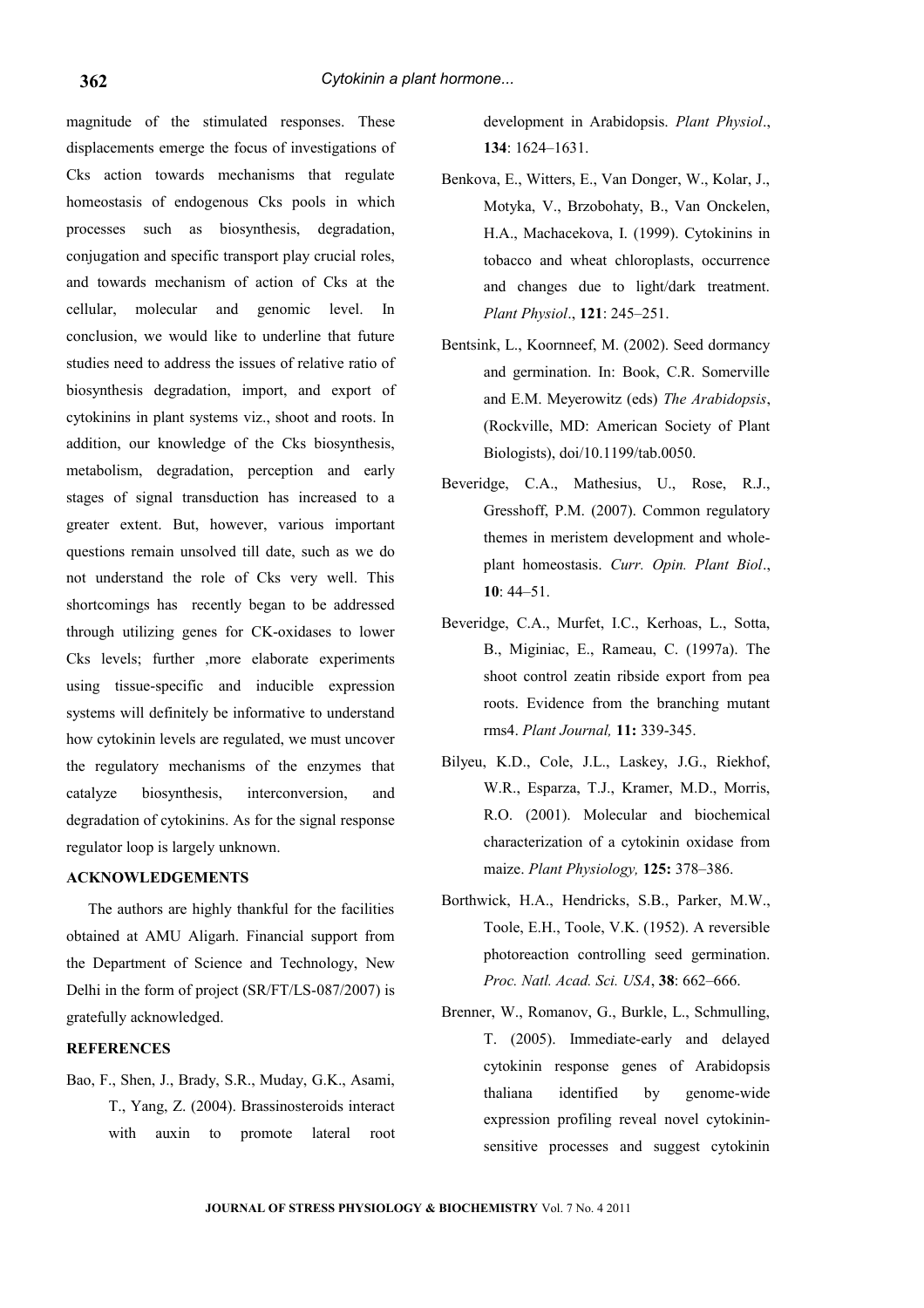action through transcriptional cascades. *Plant Journal,* **44:** 314–333.

- Brzobohaty, B., Moore, I., Palme, K. (1994). Cytokinin metabolism: Implication for regulation of plant growth and development. *Plant Molecular Biology,* **26:** 1483-1497.
- Buchanan-Wollaston, V., Page, T., Harrison, E., Breeze, E., Lim, P.O., Nam, H.G., Lin, J.-F., Wu, S.-H., Swidzinski, J., Ishizaki, K., Leaver, C.J. (2005). Comparative transcriptome analysis reveals significant differences in gene expression and signalling pathways between developmental and dark/starvation-induced senescence in Arabidopsis. *Plant J*., **42**: 567–585.
- Cerny, M., Dycka, F., Bobбl'ovб, J., Brzobohaty, B. (2010). Early cytokinin response proteins and phosphoproteins of Arabidopsis thaliana identified by proteome and phosphoproteome profiling. *[Journal of Experimental Bota](http://www.ncbi.nlm.nih.gov/pubmed/20974740)ny,* **62**(3): 921-937.
- Chernyadev, I.I. (1993). Photosynthesis and Cytokinins. *Prikldnaya Biokhimiya Mikrobiologiy,* **29**: 644–674.
- Choi, J., Choi, D., Lee, S., Ryu, C.M., Hwang, I. (2011). Cytokinins and plant immunity: old foes or new friends? *[Trends in Plant Scie](http://www.ncbi.nlm.nih.gov/pubmed/21470894)nce,* **16**(7): 388-394.
- Chory, J., Reinecke, D., Sim, S., Wasburn, T., Brenner, M. (1994). A role for cytokinins in de-etiolation in Arabidopsis. *Plant Physiol*., **104**: 339–347.
- Davies, P.J. (1995). The Plant Hormones: Their Nature, Occurrence, and Functions. In: Davies PJ (Eds) *Plant Hormones*, Dordrecht: Kluwer, pp 1–12.
- Dun, E., Ferguson, B., Beveridge, C.A. (2006). Apical dominance and shoot branching:

divergent opinions or divergent mechanisms. *Plant Physiol*., **142**: 812–819.

- Emery, R.J.N., Longnecker, N.E., Atkins, C.A. (1998). Branch development in Lupinus angustifolius L. II. Relationship with endogenous ABA, IAA and cytokinins in axillary and main stem buds. *Journal of Experimental Botany,* **49:** 555–562.
- Estruch, J.J., Chriqui, D., Grossmann, K., Schell, J., Spena, A. (1991). The plant oncogene RolC is responsible for the release of cytokinins from glucoside conjugates. *EMBO Journal,* **10:** 2889-2895.
- Faiss, M., Zalubılova, J., Strnad, M., Schmulling, T. (1997). Conditional transgenic expression of the IPT gene indicates a function for cytokinins in paracrine signaling in whole tobacco plants. *Plant Journal,* **12:** 401–415.
- Foo, E., Morris, S.E., Parmenter, K., Young, N., Wang, H., Jones, A., Rameau, C., Turnbull, C.G.N., Beveridge, C.A. (2007). Feedback Regulation of Xylem Cytokinin Content Is Conserved in Pea and Arabidopsis. *Plant Physiology*, **143**: 1418–1428.
- Frйbort, I., Kowalska, M., Hluska, T., Frйbortovб, J., Galuszka, P. (2011). Evolution of cytokinin biosynthesis and degradation. *[Journal of Experimental Bota](http://www.ncbi.nlm.nih.gov/pubmed/21321050)ny,* **62**(8): 2431- 2452.
- Gan, S., Amasino, R.M. (1996). Cytokinins in plant senescence: from spray and pray to clone and play. *BioEssays,* **18:** 557–565.
- Gaudin, V., Vrain, T., Jouanin, L. (1994). Bacterial genes modifying hormonal balances in plants. *Plant Physiology & Biochemistry,* **32:** 11-29.
- Hall, R.H., Csonka, L., David, H., McLennan, B. (1967). Cytokinins in the soluble RNA of plant tissues. *Science,* **156:** 69-71.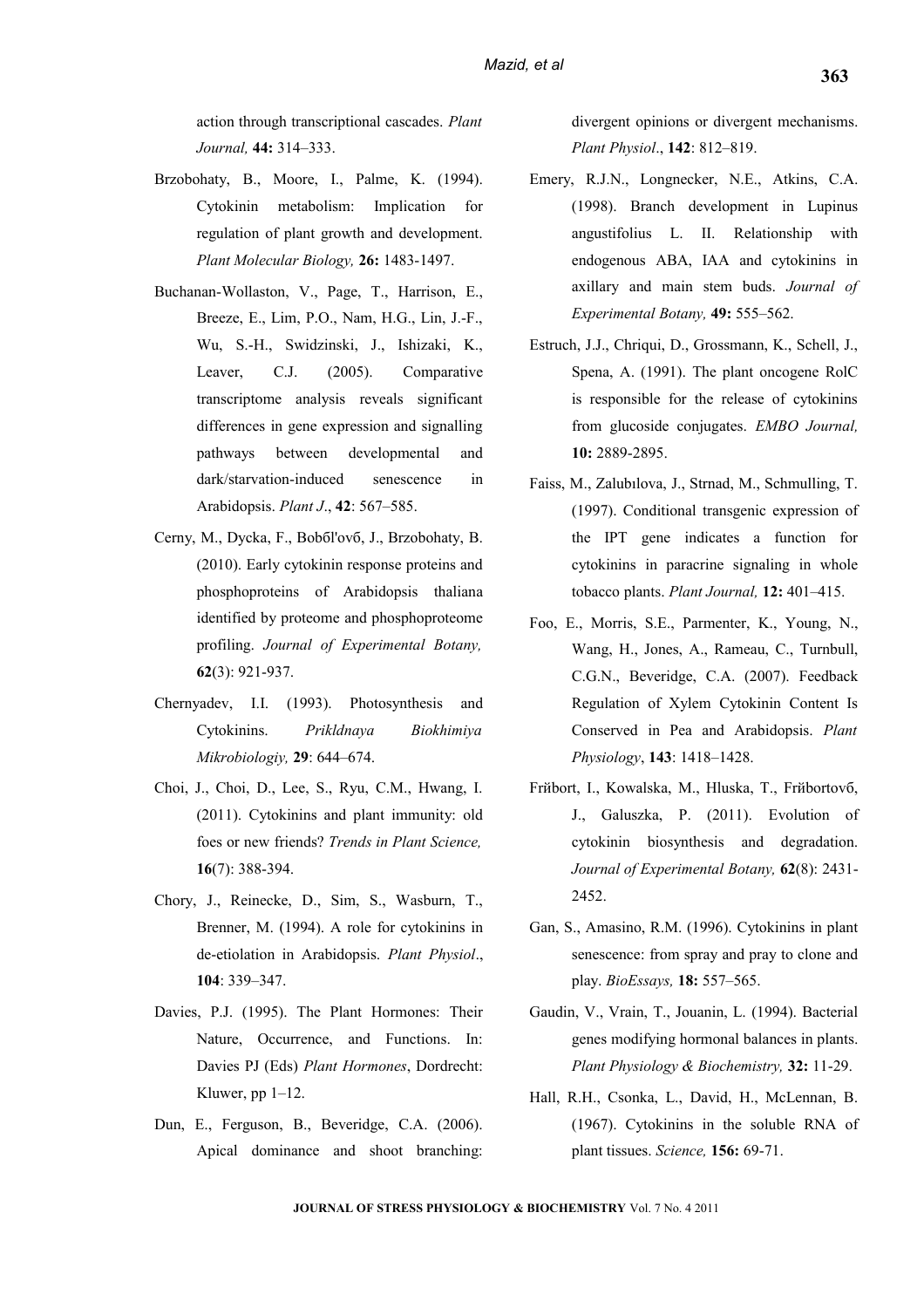- Hartmann, A., Senning, M., Hedden, P., Sonnewald, U., Sonnewald, S. (2010). Reactivation of meristem activity and sprout growth in potato tubers require both cytokinin and gibberellin. *[Plant Physiolo](http://www.ncbi.nlm.nih.gov/pubmed/21163959)gy,* **155**(2): 776-796.
- Hemerly, A., De Almeida Engler, J., Bergounioux, C., Van Montagu, M., Engler, G., Inze, D., Ferreira, P. (1995). TI Dominant negative mutants of the Cdc2 kinase uncouple cell division from iterative plant development. *EMBO Journal,* **14:** 3925–3936.
- Higuchi, M., et al. (2004). In planta functions of the Arabidopsis cytokinin receptor family. *Proc. Natl. Acad. Sci. USA*, **101**: 8821–8826.
- Hutchinson, C.E., Kieber, J.J. (2002). Cytokinin signalling in *Arabidopsis. Plant Cell,* **14:** 47– 59.
- Hwang, I., Chen, H.C., Sheen, J. (2002). Two component signal transduction pathways in Arabidopsis. *Plant Physiology,* **129:** 500– 515.
- Hwang, I., Sheen, J. (2001). Two component circuitry in Arabidopsis cytokinin signal transduction. *Nature,* **413:** 383-389.
- Inoue, T., Higuchi, M., Hashimoto, Y., Seki, M., Kobayashi, M., Kato, T., Tabata, S., Shinozaki, K., Kakimoto, T. (2001). Identification of CRE1 as a cytokinin receptor from Arabidopsis. *Nature,* **409:** 1060–1063.
- Iqbal, M., Ashraf, M., Gamil, A. (2006). Seed enhancement with cytokinins: changes in growth and grain yield in salt stressed wheat plants. *Plant Growth Regulation,* **50:** 29-39.
- Jones, B., Gunnera, S.A., Petersson, S.V., Tarkowski, P., Graham, N., May, S., Dolezal, K., Sandberg, G., Ljung, K. (2010). Cytokinin Regulation of Auxin Synthesis in

Arabidopsis Involves a Homeostatic Feedback Loop Regulated via Auxin and Cytokinin Signal Transduction. *The Plant Cell,* **22:** 2956–2969.

- Kakimoto, T. (1996). CKI1, a histidine kinase homolog implicated in cytokinin signal transduction. *Science,* **274:** 982–985.
- Kakimoto, T. (2001). Identification of plant cytokinin biosynthetic enzymes as dimethylallyl diphosphate: ATP/ADP isopentenyltransferases. *Plant and Cell Physiology,* **42:** 677–85.
- Kakimoto, T. (2003). Perception and signal transduction of cytokinins. *Annual Reviews of Plant Biology,* **54:** 605–627.
- Kiba, T., Naitou, T., Koizumi, N., Yamashino, T., Sakakibara, H., Mizuno, T. (2005). Combinatorial microarray analysis revealing Arabidopsis genes implicated in cytokinin responses through the His-Asp phosphorelay circuitry. *Plant Cell Physiol*., **46**: 339–355.
- Klumpp, S., Krieglstein, J. (2002). Phosphorylation and dephosphorylation of histidine residues in proteins. *European Journal of Biochemistry,* **269:** 1067–1071.
- Koornneef, M., Elgersma, A., Hanhart, C.J., Van Loenen-Martinet, E., Van Rijn, L., Zeevaart, J.A.D. (1985). A gibberellin insensitive mutant of Arabidopsis thaliana. *Physiol. Plant*., **65**: 33–39.
- Kulaeva, O.N., Burhanova, E.A., Karavaiko, N.N., Selivankina, S.Y., Porfirova, S.A., Maslova, G.G., Zemlyachenko, Y.V., Borner, T. (2002). Chloroplasts affect the leaf response to cytokinin. *J. Plant Physiol*., **159**: 1308– 1316.
- Kulaeva, O.N., Karavaiko, N.N., Selivanka, S.Y., Zemlyachenko ,Y.V., Shiplova, S.V. (1995).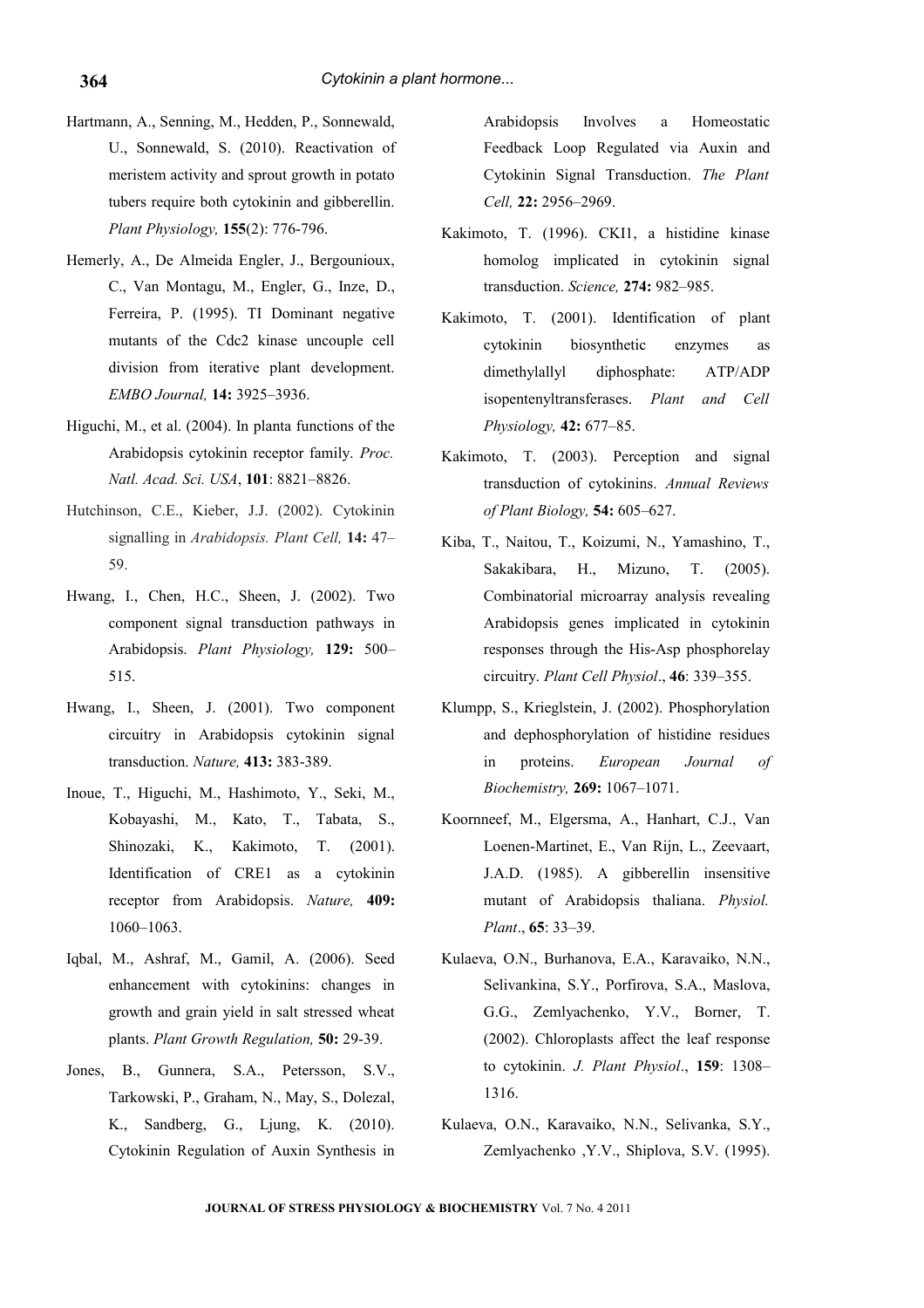Receptor of trans-zeatin involved in transcription activation by cytokinin. *FEBS letters,* **366:** 26-28.

- Kushwah, S., Jones, A.M., Laxmi, A. (2011). Cytokinin interplay with ethylene, auxin, and glucose signaling controls Arabidopsis seedling root directional growth. *[Plant](http://www.ncbi.nlm.nih.gov/pubmed/21666052) [Physiolo](http://www.ncbi.nlm.nih.gov/pubmed/21666052)gy,* **156**(4): 1851-1866.
- Kusnetsov, V.V., Oelmuller, R., Sarwat, M., Porfirova, S.A., Cherepneva, G.N., Herrmann, R.G., Kulaeva, O.N. (1994). Cytokinins, abscisic acid and light affect accumulation of chloroplast proteins in Lupinus luteus cotyledons, without notable effect on steady-state mRNA levels. Planta, **194**: 318–327.
- Lohar, D.P., Schaff, J.E., Laskey, J.G., Kieber, J.J., Bilyeu, K.D., Bird, D.M. (2004). Cytokinins play opposite roles in lateral root formation, and nematode and rhizobial symbioses. *Plant J*., **38**: 203–214.
- Lopez-Bucio, J., Cruz-Ramirez, A., Herrera-Estrella, L. (2003). The role of nutrient availability in regulating root architecture. *Curr. Opin. Plant Biol*., **6**: 280–287.
- Ma, Q., Longnecker, N., Atkins, C. (1998). Exogenous cytokinin and nitrogen do not increase grain yield in narrow-leafed lupins. *Crop Science,* **38:** 717–721.
- Mahonen, A.P., Bonke, M., Kauppinen, L., Riikonen, M., Benfey, P.N., Helariutta, Y. (2000). A novel two-component hybrid molecule regulates vascular morphogenesis of the Arabidopsis root. *Genes Development,* **14:** 2938–2943.
- Martin, R.C., Mok, M.C., Mok, D.W.S. (1993). Cytolocalization of zeatin Oxylosyltransferase in Phaseolus. *Proceedings*

*of the National Academy of Sciences of USA,* **90:** 953-957.

- Miller, C.O., Skoog, F., Von Saltza, M.H., Strong, F.M. (1955). Kinetin, a cell division factor from deoxyribonucleic acid. *Journal of American Chemical Society,* **77:** 1388-1392.
- Mok, D.W., Mok, M.C. (2001). Cytokinin Metabolism and Action. *Annual Reviews of Plant Physiology and Plant Molecular Biology,* **52:** 89–118.
- Mok, M.C. (1994). Cytokinins and plant development–an overview. In: Mok MC (Eds) *Cytokinins–Chemistry, Activity, and Function*, Boca Raton: CRC Press, pp 155– 166.
- Motyka, V., Faiss, M., Strnad, M., Kaminek, M., Schmulling, T. (1996). Changes in cytokinin content and cytokinin oxidase activity in response to derepression of *ipt* gene transcription in transgenic tobacco calli and plants. *Plant Physiology,* **112:** 1035-1043.
- Mьller ,D., Leyser, O. (2011). Auxin, cytokinin and the control of shoot branching. *[Annals of](http://www.ncbi.nlm.nih.gov/pubmed/21504914) [Bota](http://www.ncbi.nlm.nih.gov/pubmed/21504914)ny,* **107**(7): 1203-1212.
- Peleg, Z., Blumwald, E. (2011). Hormone balance and abiotic stress tolerance in crop plants. *[Current Opinion in Plant Biolo](http://www.ncbi.nlm.nih.gov/pubmed/21377404)gy,* **14**(3): 290-295.
- Piotrowska, A., Bajguz, A. (2011). Conjugates of abscisic acid, brassinosteroids, ethylene, gibberellins, and jasmonates. *[Phytochemistry,](http://www.ncbi.nlm.nih.gov/pubmed/21880337)* PMID: 21880337.
- Pischke, M.S., Jones, L.G., Otsuga, D., Fernandez, D.E., Drews, G.N., Sussman, M.R. (2002). An Arabidopsis histidine kinase is essential for megagametogenesis. *Proceeding of the National Academy of Sciences of USA,* **99:** 15800–15805.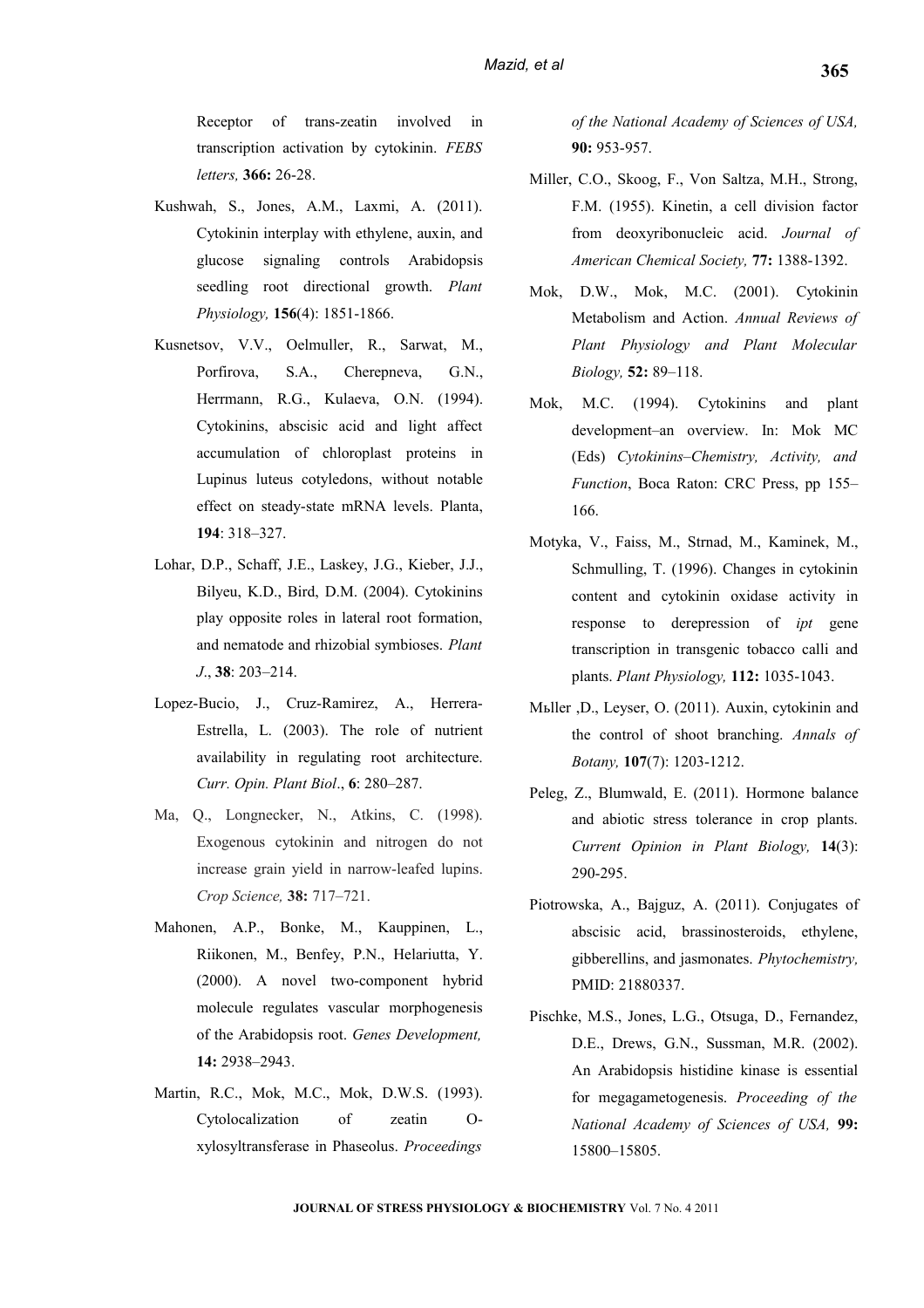- Polanska, L., Vicankova, A., Novakova, M., Malbeck, J., Dobrev, P.I., Brzobohaty, B., Vankova, R., Machackova, I. (2007). Altered cytokinin metabolism affects cytokinin, auxin, and abscisic acid contents in leaves and chloroplasts, and chloroplast ultrastructure in transgenic tobacco. *Journal of Experimental Botany,* **58:** 637–649.
- Polanska, L., Vicankova, A., Novakova, M., Malbeck, J., Dobrev, P.I., Brzobohaty, B., Vankova, R., Machackova, I. (2007). Altered cytokinin metabolism affects cytokinin, auxin, and abscisic acid contents in leaves and chloroplasts, and chloroplast ultrastructure in transgenic tobacco. *J. Exp. Bot*., **58**: 637–649.
- Pospilova, A.J., Synkova, H., Rulcova, J. (2000). Cytokinins and Water Stress. *Biologia Plantarum* **43:** 321–328.
- Rashotte, A.M., Chae, H.S., Maxwell, B.M., Kieber, J.J. (2005). The interaction of cytokinin with other signals. *Physiologia Plantarum,* **123:** 184–194.
- Richards, D.E., King, K.E., Ait-ali, T., Harber, N.P. (2001). How gibberelin regulates plant growth and development: A molecular genetic analysis of gibberellins signaling. *Annual Reviews of Plant Physiology and Plant Molecular Biology,* **52**: 67-88.
- Richmond, A.E., Lang, A. (1957). Effect of kinetin on protein content and survival of detached Xanthium leaves. *Science*, **125**: 650–651.
- Riefler, M., Novak, O., Strnad, M., Schmulling, T. (2006). Arabidopsis Cytokinin Receptor Mutants Reveal Functions in Shoot Growth, Leaf Senescence, Seed Size, Germination, Root Development, and Cytokinin Metabolism. *The Plant Cell,* **18:** 40–54.
- Roitsch, T., Ehness, R. (2000). Regulation of source/sink relations by cytokinins. *Plant Growth Regulator,* **32:** 359-367.
- Romanko, E.G., Hein, H.J., Kulaeva, O.N., Nichiporovich, A.A. (1969). Effect of cytokinin on the physiological activity of chloroplasts. *Progress Photosynthesis Research*, **1**: 296–303.
- Romanov, G.A. (2011). The discovery of cytokinin receptors and biosynthesis of cytokinins: A true story. *Russian Journal of Plant Physiology,* **58**(4): 743-747.
- Rupp, H.M., Frank, M., Werner, T., Strnad, M., Schmulling, T. (1999). Increased steady state mRNA levels of the *STM* and *KNAT1* homeobox genes in cytokinin overproducing *Arabidopsis thaliana* indicate a role for cytokinins in the shoot apical meristem. *Plant Journal,* **18:** 357–363.
- Sachs, T., Thimann, K.V. (1964). Release of lateral buds from apical dominance. *Nature,* **201:** 939–940.
- Sakamoto, T., Kamiya N., Ueguchi-Tanaka, M., Iwahori, S., Matsuoka, M. (2001). KNOX homeodomain protein directly suppresses the expression of a gibberellin biosynthetic gene in the tobacco shoot apical meristem. *Genes Development,* **15:** 581–590.
- Schmulling, T. (2002). New insights into the functions of cytokinins in plant development. *Journal of Plant Growth Regulations,* **21:** 40–49.
- Shah, S.H., (2008) Carbonic anhydrase, net photosynthetic rate and yield of black cumin (*Nigella sativa*) plants sprayed with kinetin. *Acta Botanica Croatica,* **67**(1): 63–68.
- Skoog, F., Miller, C.O. (1957). Chemical regulation of growth and organ formation in plant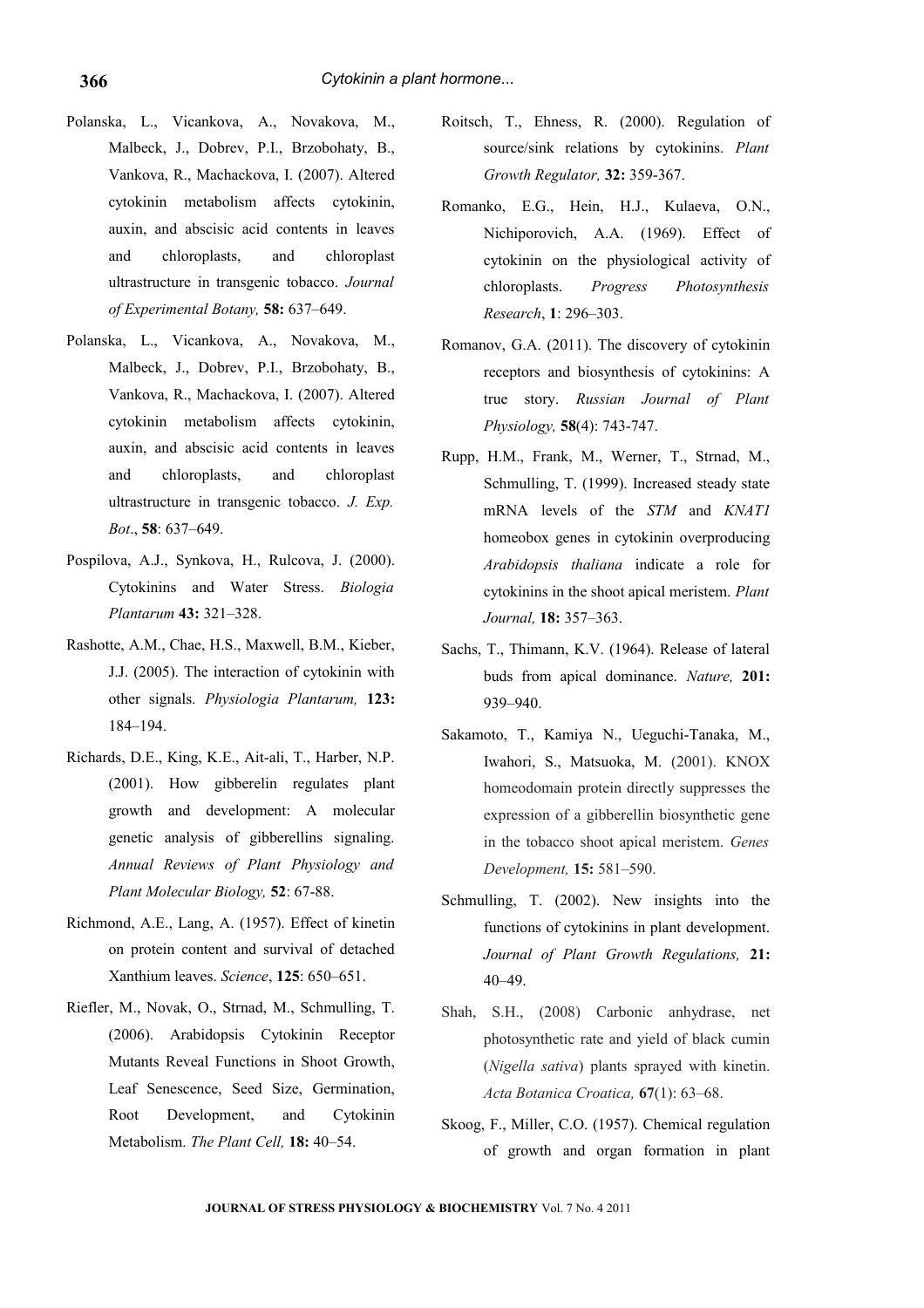tissues cultured *in vitro*. *Symposia of the Society of Experimental Biology,* **11:** 118– 131.

- Stock, A.M., Robinson, V.L., Goudreau, P.N. (2000). Two-component signal transduction. *Annual Reviews of Biochemistry,* **69:** 183– 215.
- Su, Y.H., Liu, Y.B., Zhang, X.S. (2011). Auxincytokinin interaction regulates meristem development. *[Molecular Plant,](http://www.ncbi.nlm.nih.gov/pubmed/21357646)* **4**(4): 616- 625.
- Synkova, H., Wilhelmova, N., Sestak, Z., Pospisilova, J. (1997). Photosynthesis in transgenic plants with elevated cytokinin contents. In: Pessarakli M (Eds) *Handbook of Photosynthesis*, pp 541–552.
- Tanaka, M., Takei, K., Kojima, M., Sakakibara, H., Mori, H. (2006). Auxin controls local cytokinin biosynthesis in the nodal stem in apical dominance. *Plant Journal,* **45:** 1028– 1036.
- To, J.P.C., Haberer, G., Ferreira, F.J., Derue` re, J., Mason, M.G., Schaller, G.E., Alonso, J.M., Ecker, J.R., Kieber, J.J. (2004). Type-A Arabidopsis response regulators are partially redundant negative regulators of cytokinin signalling. *Plant Cell*, **16**: 658–671.
- Ueguchi, C., Koizumi, H., Suzuki, T., Mizuno, T. (2001). Novel family of sensor histidine kinase genes in Arabidopsis thaliana. *Plant and Cell Physiology,* **42:** 231–235.
- Vercruyssen, L., Gonzalez, N., Werner, T., Schmьlling, T., Inzй, D. (2011). Combining enhanced root and shoot growth reveals cross talk between pathways that control plant organ size in Arabidopsis. *[Plant Physiolo](http://www.ncbi.nlm.nih.gov/pubmed/21205622)gy,* **155**(3): 1339-1352.
- Werner, T., Holst, K., Pors, Y., Guivarch, A., Mustroph, A., Chriqui, D., Grimm, B., Schmulling, T. (2008). Cytokinin deficiency causes distinct changes of sink and source parameters in tobacco shoots and roots. *Journal of Experimental Botany,* **59**(10): 2659–2672.
- Werner, T., Motyka, V., Laucou, V., Smets, R., Van Onckelen, H., Schmulling, T. (2003). Cytokinin-deficient transgenic Arabidopsis plants show multiple developmental alterations indicating opposite functions of cytokinins in the regulation of shoot and root meristems activity. *Plant Cell*, **15**: 2532– 2550.
- Werner, T., Motyka, V., Strnad, M., Schmulling, T. (2001). Regulation of plant growth by cytokinin. *Proceedings of the National Academy of Sciences of USA,* **98:** 10487– 10492.
- Wilkinson S, Davies WJ (2002) ABA-based chemical signalling: the coordination of responses to stress in plants. Plant Cell Environ 25: 195–210
- Wingler, A., Von Schaewen, A., Leegood, R.C., Lea, P.J., Quick, W.P. (1998). Regulation of leaf senescence by cytokinin, sugars, and light. *Plant Physiology,* **116:** 329–335.
- Yamada, H., Suzuki, T., Terada, K., Takei, K., Ishikawa, K., [Miwa, K.](http://www.ncbi.nlm.nih.gov/pubmed?term=%22Miwa%20K%22%5BAuthor%5D), [Yamashino, T.](http://www.ncbi.nlm.nih.gov/pubmed?term=%22Yamashino%20T%22%5BAuthor%5D), [Mizuno, T.](http://www.ncbi.nlm.nih.gov/pubmed?term=%22Mizuno%20T%22%5BAuthor%5D) (2001). The Arabidopsis AHK4 histidine kinase is a cytokininbinding receptor that transduces cytokinin signals across the membrane. *Plant and Cell Physiology,* **42:** 1017–1023.
- Yamaguchi, S., Smith, M.W., Brown, R.G., Kamiya, Y., Sun, T. (1998). Phytochrome regulation and differential expression of gibberellins